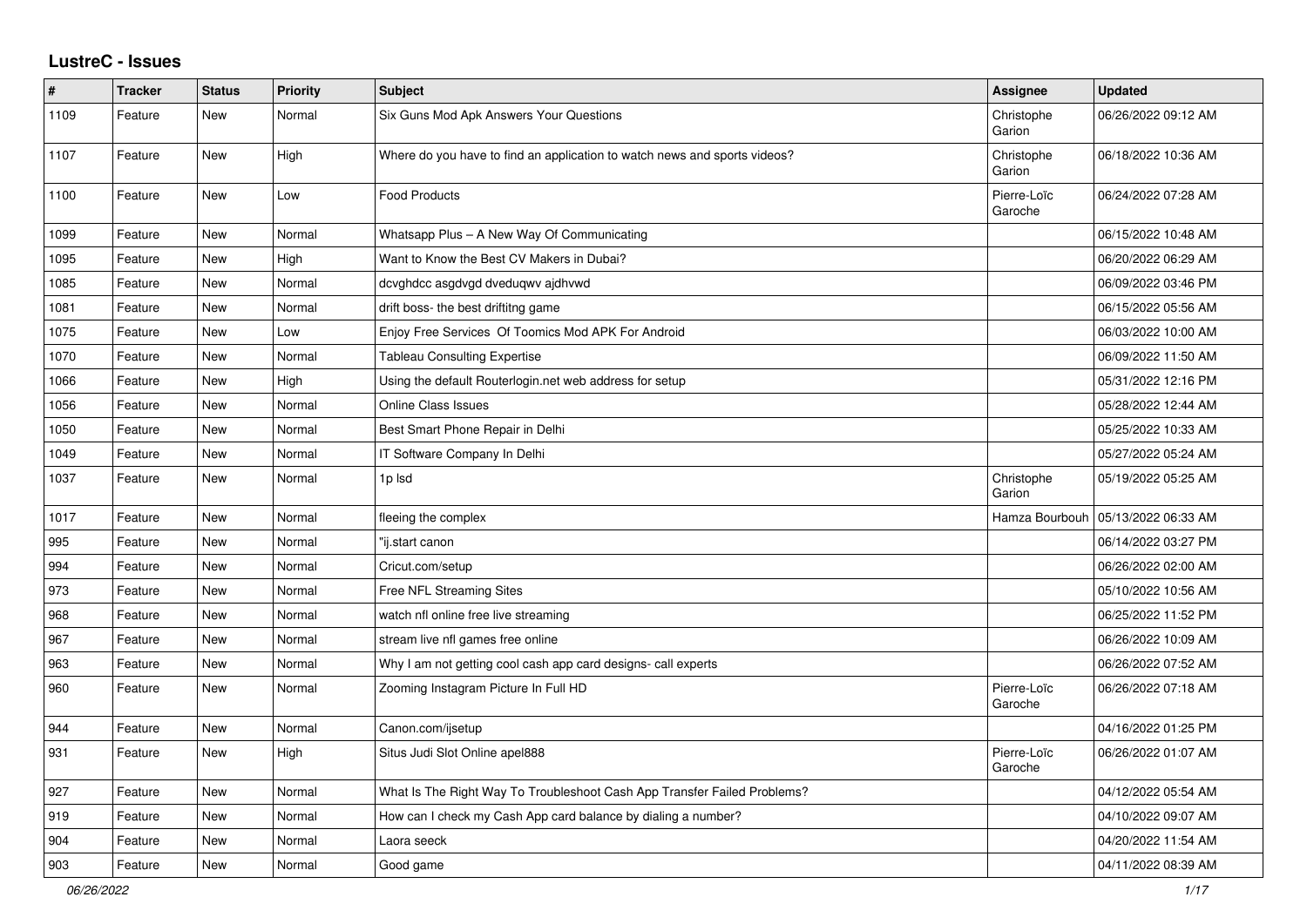| $\vert$ # | Tracker | <b>Status</b> | <b>Priority</b> | Subject                                                  | Assignee               | <b>Updated</b>      |
|-----------|---------|---------------|-----------------|----------------------------------------------------------|------------------------|---------------------|
| 902       | Feature | <b>New</b>    | Normal          | salo717                                                  |                        | 05/18/2022 10:35 AM |
| 901       | Feature | <b>New</b>    | Normal          | good game ever                                           |                        | 04/22/2022 04:17 AM |
| 900       | Feature | New           | Normal          | good game ever                                           |                        | 04/02/2022 11:59 AM |
| 899       | Feature | New           | Normal          | Application of Optical Fiber Gyroscope                   | Christophe<br>Garion   | 04/02/2022 11:23 AM |
| 896       | Feature | <b>New</b>    | Normal          | Application of North Finder in Mining Industry           | Xavier Thirioux        | 04/01/2022 09:49 AM |
| 894       | Feature | <b>New</b>    | Normal          | Need phd dissertation help in UK                         |                        | 05/30/2022 12:29 PM |
| 879       | Feature | New           | Normal          | Best Garage Door Repair in Massachusetts                 |                        | 04/01/2022 09:16 AM |
| 877       | Feature | New           | Normal          | <b>Exness Broker Review</b>                              |                        | 04/01/2022 09:12 AM |
| 868       | Feature | <b>New</b>    | Normal          | What Is the Role of a Graphic Designer?                  | Pierre-Loïc<br>Garoche | 04/01/2022 09:12 AM |
| 866       | Feature | New           | Normal          | Northern Ireland Dissertation Writing Service            | Pierre-Loïc<br>Garoche | 04/01/2022 09:12 AM |
| 861       | Feature | <b>New</b>    | Low             | <b>Understanding Situational Depression</b>              | Pierre-Loïc<br>Garoche | 04/01/2022 09:12 AM |
| 848       | Feature | New           | Normal          | Online Classes Assistance                                |                        | 04/01/2022 08:57 AM |
| 847       | Feature | New           | Normal          | Canon.com/ijsetup                                        |                        | 04/01/2022 09:08 AM |
| 846       | Feature | <b>New</b>    | Normal          | ij.start canon                                           |                        | 04/01/2022 08:58 AM |
| 845       | Feature | New           | Normal          | canon.com/ijsetup                                        |                        | 04/01/2022 08:58 AM |
| 824       | Feature | New           | Normal          | How to watch Fox News on my Smart TV or similar devices? | Pierre-Loïc<br>Garoche | 04/01/2022 09:00 AM |
| 823       | Feature | <b>New</b>    | Normal          | How much does Disney Plus cost?                          | Pierre-Loïc<br>Garoche | 04/01/2022 09:00 AM |
| 813       | Feature | New           | Normal          | Canon.com/ijsetup                                        |                        | 05/25/2022 08:27 AM |
| 812       | Feature | New           | Normal          | canon.com/ijsetup                                        |                        | 06/26/2022 10:21 AM |
| 810       | Feature | <b>New</b>    | Normal          | how to remove viruses from a phone                       |                        | 06/21/2022 03:40 PM |
| 806       | Feature | New           | Normal          | Go everywhere thanks to mapquest driving directions      |                        | 06/25/2022 09:13 PM |
| 803       | Feature | New           | High            | Ketamine Online Store                                    | Pierre-Loïc<br>Garoche | 06/24/2022 01:24 PM |
| 794       | Feature | <b>New</b>    | Normal          | Safe place to buy fifa coins                             |                        | 06/25/2022 12:53 AM |
| 793       | Feature | New           | Urgent          | Where can I find cheap FIFA coins?                       | Pierre-Loïc<br>Garoche | 06/25/2022 05:05 AM |
| 779       | Feature | New           | Normal          | Latest Whatsapp groups for Teens                         | Pierre-Loïc<br>Garoche | 06/26/2022 02:43 AM |
| 756       | Feature | New           | Normal          | Your one-stop destination for the thesis writing service |                        | 04/01/2022 09:01 AM |
| 740       | Feature | New           | Normal          | Online Thesis Help USA                                   |                        | 06/25/2022 09:42 AM |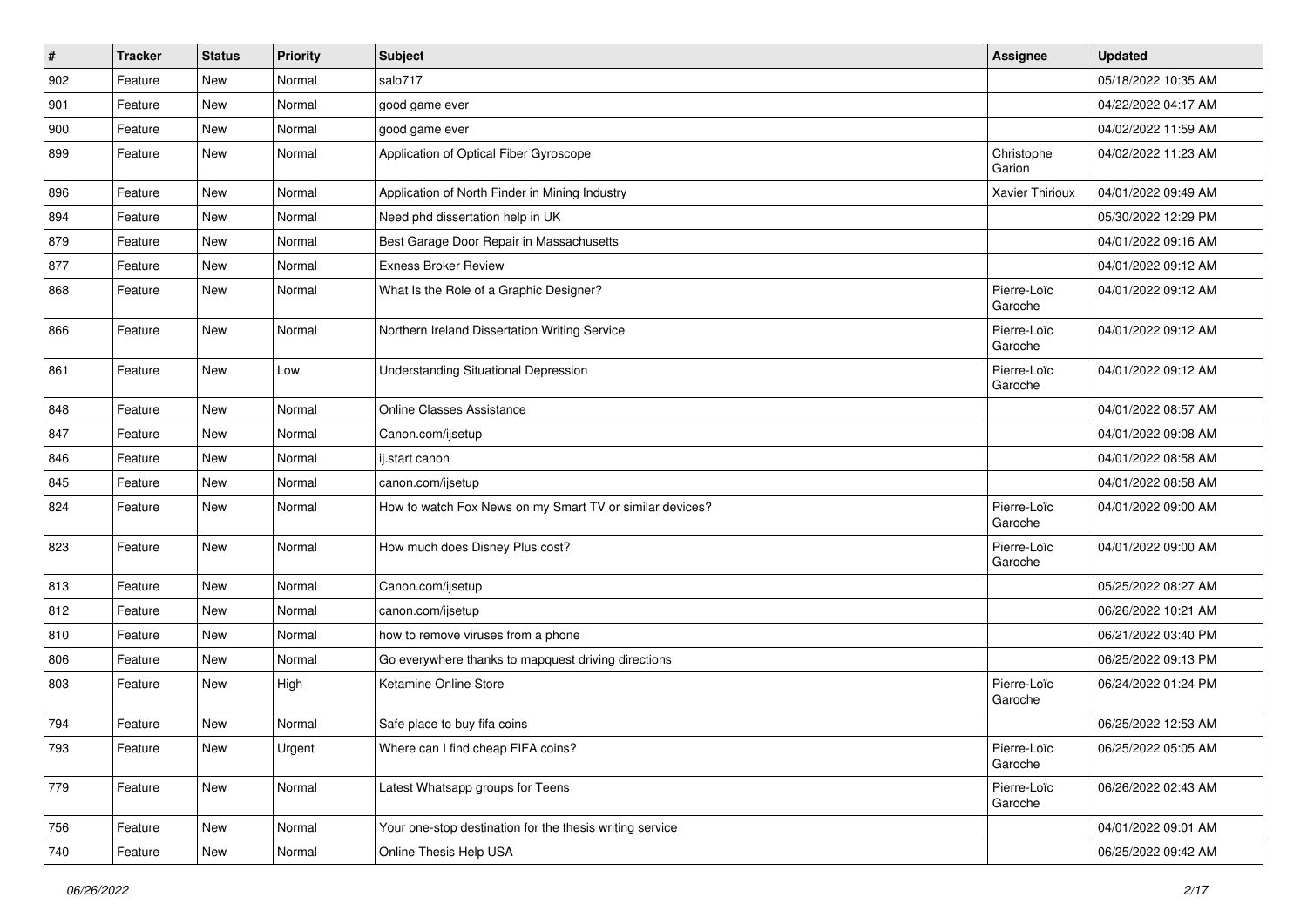| $\vert$ # | <b>Tracker</b> | <b>Status</b> | <b>Priority</b> | <b>Subject</b>                                                            | Assignee               | <b>Updated</b>      |
|-----------|----------------|---------------|-----------------|---------------------------------------------------------------------------|------------------------|---------------------|
| 725       | Feature        | New           | Normal          | What are memo writing services design                                     |                        | 06/24/2022 06:24 AM |
| 698       | Feature        | <b>New</b>    | Normal          | Connect with cash app representative to ask about cash app flip scam      |                        | 06/26/2022 11:24 AM |
| 693       | Feature        | New           | Normal          | How To Get My Money Back From The Cash App To Your Wallet?                |                        | 06/23/2022 02:32 PM |
| 683       | Feature        | <b>New</b>    | Normal          | Game creation                                                             |                        | 06/25/2022 11:12 AM |
| 681       | Feature        | New           | High            | <b>Online Class</b>                                                       |                        | 06/22/2022 01:12 PM |
| 680       | Feature        | New           | Normal          | Word Jewels 2                                                             |                        | 06/26/2022 04:55 AM |
| 669       | Feature        | New           | Normal          | Nursing Assignment Help                                                   |                        | 06/25/2022 12:41 PM |
| 665       | Feature        | New           | Normal          | Look for a dedicated help with finance assignment                         |                        | 06/26/2022 05:42 AM |
| 654       | Feature        | New           | Normal          | <b>Peach Health Benefits</b>                                              |                        | 06/23/2022 05:34 AM |
| 649       | Feature        | New           | Normal          | <b>Pear Health Benefits</b>                                               |                        | 06/25/2022 10:14 PM |
| 648       | Feature        | New           | Normal          | <b>Plum Health Benefits</b>                                               |                        | 06/26/2022 12:08 AM |
| 647       | Feature        | New           | Normal          | <b>Cranberry Health Benefits</b>                                          |                        | 06/25/2022 09:21 PM |
| 646       | Feature        | New           | Normal          | Collaborative Research Group                                              |                        | 04/01/2022 09:36 AM |
| 637       | Feature        | New           | Normal          | Why do the Outlook rules not work in my account?                          |                        | 06/25/2022 12:51 AM |
| 611       | Feature        | <b>New</b>    | Normal          | Buy All Modafinil & Armodafinil Tablets @Buy Modafinil US                 |                        | 06/25/2022 12:31 AM |
| 610       | Feature        | New           | Normal          | CheapestMedsShop 100% Safe Medicines Online in USA UK & AUS.              |                        | 06/24/2022 11:23 PM |
| 608       | Feature        | New           | Normal          | How To Do Hotmail Password Reset Without Phone Number?                    |                        | 04/01/2022 09:22 AM |
| 606       | Feature        | New           | Normal          | Play unblocked cookie crush 3                                             | Pierre-Loïc<br>Garoche | 06/22/2022 04:12 AM |
| 605       | Feature        | New           | Normal          | What will the future of logo design be like?                              |                        | 06/25/2022 03:02 AM |
| 594       | Feature        | New           | Normal          | How does research proposal help online make it easy for me?               |                        | 06/23/2022 04:40 PM |
| 578       | Feature        | New           | High            | Derrick Gore                                                              | Pierre-Loïc<br>Garoche | 06/26/2022 08:32 AM |
| 575       | Feature        | New           | Low             | cheap jordan replicas for sale                                            | Pierre-Loïc<br>Garoche | 06/26/2022 01:30 PM |
| 572       | Feature        | <b>New</b>    | Normal          | New features of WhatsApp Plus on Android phones                           | Pierre-Loïc<br>Garoche | 06/26/2022 05:54 AM |
| 558       | Feature        | New           | Normal          | <b>Stunning Classic Sofas</b>                                             |                        | 06/25/2022 11:46 PM |
| 557       | Feature        | <b>New</b>    | Normal          | Business Law Assignment Help                                              |                        | 06/26/2022 03:01 AM |
| 552       | Feature        | <b>New</b>    | Normal          | Radio rfm and the benefits of radio rfm                                   |                        | 06/25/2022 08:02 PM |
| 546       | Feature        | New           | Normal          | Quickbooks Error                                                          |                        | 06/25/2022 09:58 PM |
| 545       | Feature        | New           | Normal          | Best Canvas Print Company                                                 |                        | 06/17/2022 08:25 PM |
| 543       | Feature        | New           | Normal          | Get tech assistance with customer support on ATT Yahoo email login issue. |                        | 06/24/2022 05:08 PM |
| 527       | Feature        | New           | Normal          | My Teachers                                                               |                        | 06/25/2022 07:28 PM |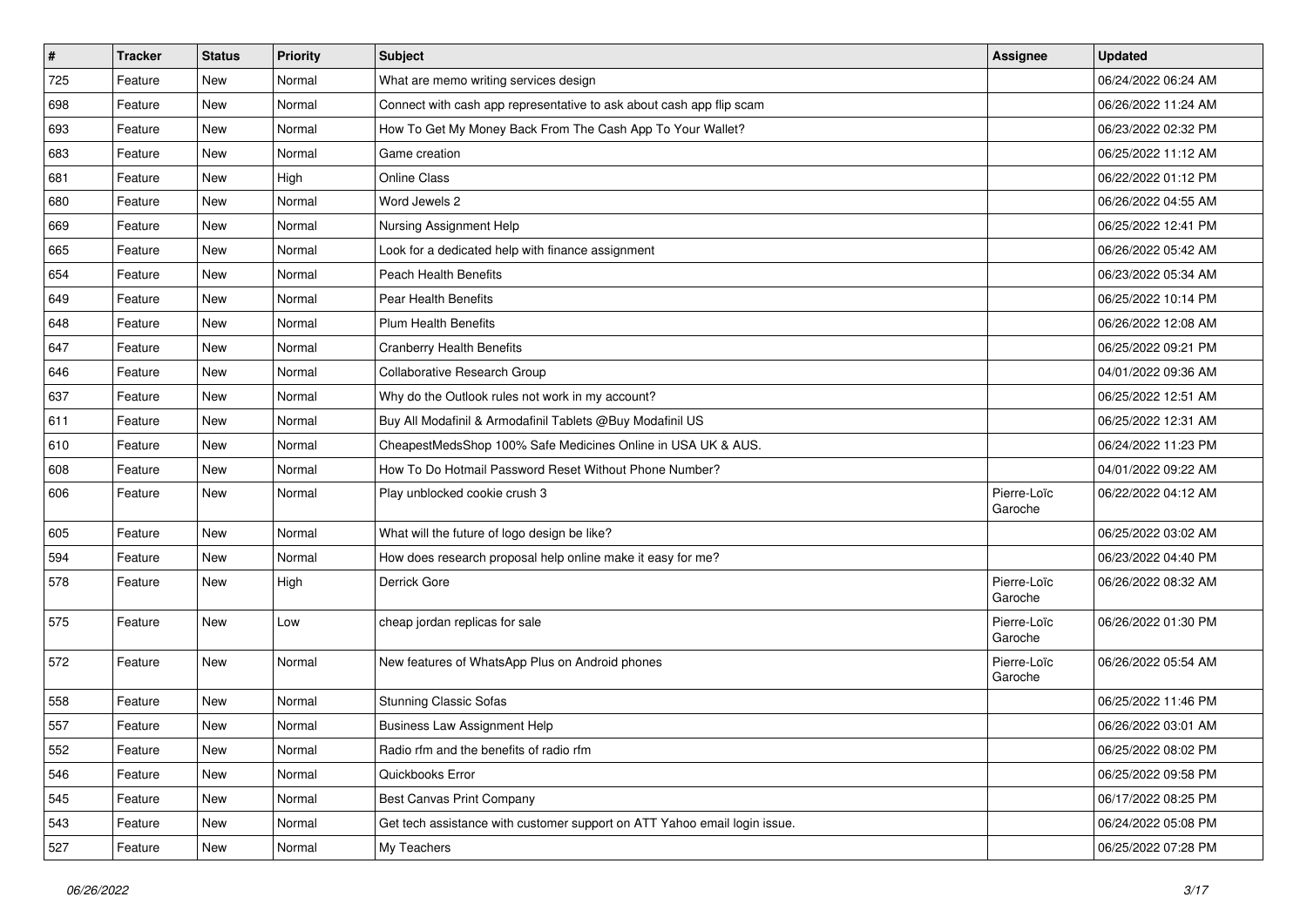| $\vert$ #     | <b>Tracker</b> | <b>Status</b> | <b>Priority</b> | <b>Subject</b>                                                  | Assignee               | <b>Updated</b>      |
|---------------|----------------|---------------|-----------------|-----------------------------------------------------------------|------------------------|---------------------|
| 522           | Feature        | New           | Normal          | Can You Check App Limits, If Cash app won't let me send money?  |                        | 06/26/2022 11:29 AM |
| 521           | Feature        | New           | Normal          | Check out the Cash app Card balance for an overdraft.           | Pierre-Loïc<br>Garoche | 06/26/2022 04:22 AM |
| 511           | Feature        | New           | Normal          | Fashion                                                         | Anonymous              | 06/25/2022 06:41 AM |
| 510           | Feature        | <b>New</b>    | Normal          | Fashion                                                         | Anonymous              | 06/26/2022 01:11 PM |
| 509           | Feature        | New           | Normal          | Fashion                                                         | Anonymous              | 06/13/2022 03:39 AM |
| 499           | Feature        | New           | Normal          | Discover The Premium Features Of Spotify Mod Apk                |                        | 06/26/2022 05:52 AM |
| 493           | Feature        | New           | High            | chainsaw dance                                                  |                        | 06/26/2022 01:18 PM |
| 491           | Feature        | New           | Normal          | Automatically download and paste Reddit wallpapers into Windows |                        | 06/26/2022 11:49 AM |
| 478           | Feature        | <b>New</b>    | Normal          | Is it safe to install third-party WhatsApp GB?                  |                        | 06/26/2022 04:27 AM |
| 476           | Feature        | New           | High            | <b>American Airlines Reservations</b>                           |                        | 06/26/2022 04:14 AM |
| 281           | Feature        | New           | Normal          | what are the types of Ringtones?                                | Anonymous              | 06/26/2022 06:00 AM |
| 277           | Feature        | New           | Normal          | Nike Dunks Replica                                              |                        | 04/01/2022 08:19 AM |
| 276           | Feature        | <b>New</b>    | Normal          | Nike Dunks Replica                                              |                        | 04/01/2022 08:19 AM |
| 272           | Feature        | <b>New</b>    | Normal          | Fashion                                                         |                        | 06/19/2022 08:01 AM |
| 271           | Feature        | New           | Normal          | Fashion                                                         |                        | 06/23/2022 02:36 PM |
| 263           | Feature        | New           | Normal          | Wrecked Car Is Nothing But A Worthless                          | Pierre-Loïc<br>Garoche | 06/26/2022 12:27 PM |
| 255           | Feature        | New           | Normal          | best doctor for psoriasis                                       |                        | 06/26/2022 11:03 AM |
| 254           | Feature        | New           | Normal          | best ayurvedic treatment for psoriasis                          |                        | 04/01/2022 08:13 AM |
| 243           | Feature        | New           | Normal          | Reconstruir la pandilla de la mafia en Gangstar Vegas MOD APK   |                        | 06/26/2022 02:20 AM |
| 242           | Feature        | New           | Normal          | Descripción de Torque Pro MOD APK para Android                  |                        | 06/25/2022 04:37 PM |
| 241           | Feature        | New           | Normal          | How to get a complete solution of Big Ideas Math Answers?       |                        | 04/01/2022 08:15 AM |
| 240           | Feature        | New           | Normal          | Juego interesante de Dragon Ball Legends MOD APK                |                        | 06/25/2022 12:21 AM |
| 237           | Feature        | New           | Normal          | HP Printer Assistant Software   Download & Install HP Assistant |                        | 06/26/2022 03:10 AM |
| 229           | Feature        | New           | Normal          | How To Delete Cash App Account? - Check Out the Steps In Detail |                        | 05/01/2022 09:06 PM |
| 224           | Feature        | New           | Normal          | Instant Personal Loan                                           | Pierre-Loïc<br>Garoche | 06/25/2022 05:58 AM |
| 220           | Feature        | New           | Normal          | essay writing services                                          |                        | 05/02/2022 06:53 AM |
| $ 216\rangle$ | Feature        | New           | High            | Barry Keoghan                                                   | Pierre-Loïc<br>Garoche | 06/26/2022 08:04 AM |
| 214           | Feature        | New           | Normal          | Five Christmas Apps For Apple Users                             |                        | 06/26/2022 10:10 AM |
| 212           | Feature        | New           | Normal          | How good is the market for gaming mobile apps at the moment?    |                        | 05/17/2022 11:09 AM |
| 207           | Feature        | New           | Low             | real estate lead conversion                                     |                        | 06/25/2022 07:24 AM |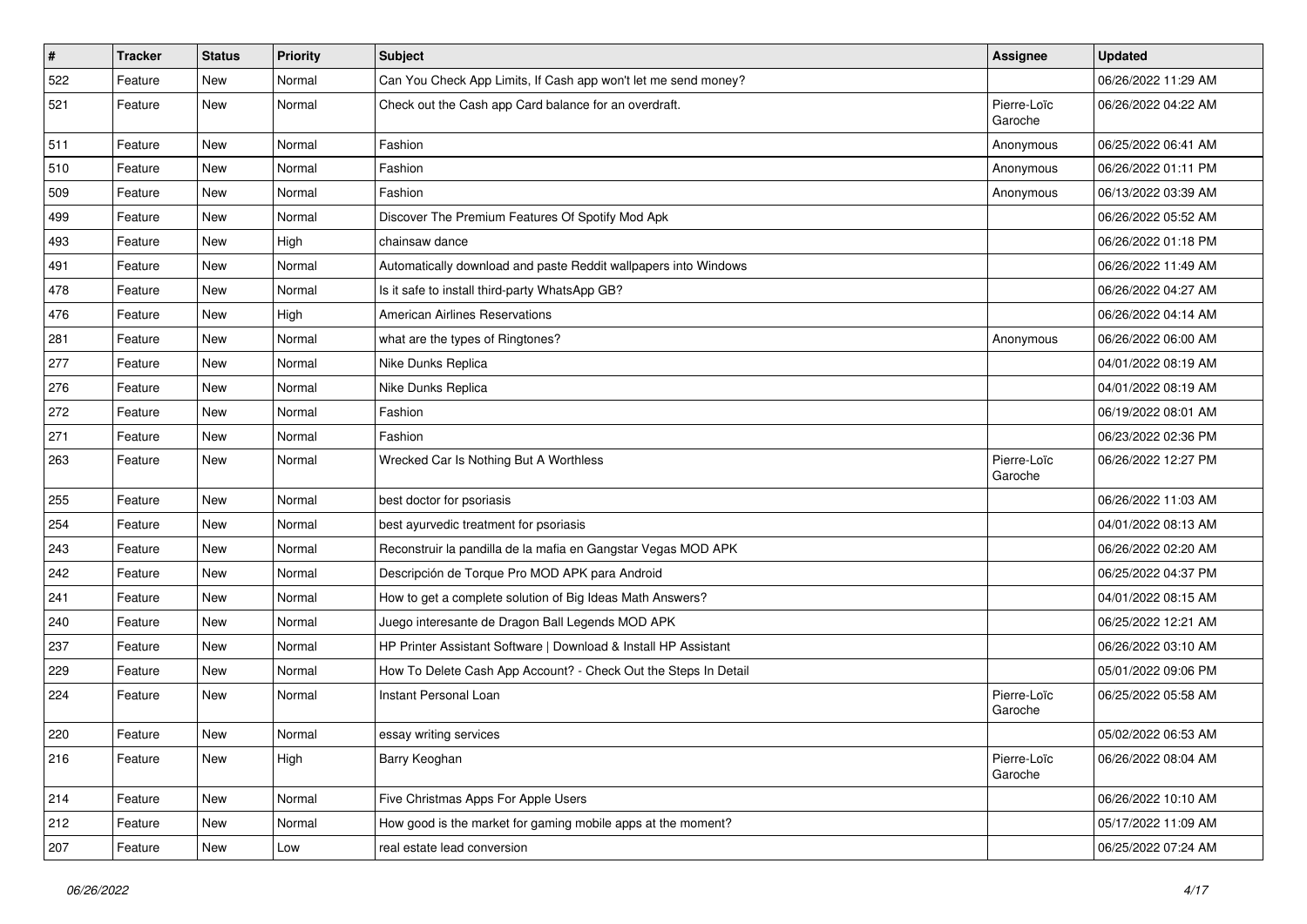| #    | Tracker    | <b>Status</b> | <b>Priority</b> | <b>Subject</b>                                                                                                                                           | Assignee               | <b>Updated</b>      |
|------|------------|---------------|-----------------|----------------------------------------------------------------------------------------------------------------------------------------------------------|------------------------|---------------------|
| 204  | Feature    | New           | Normal          | New Car Tyres                                                                                                                                            |                        | 04/01/2022 08:40 AM |
| 186  | Feature    | <b>New</b>    | Normal          | homoeobazaar                                                                                                                                             |                        | 04/01/2022 08:40 AM |
| 180  | Feature    | New           | Normal          | homoeobazaar                                                                                                                                             |                        | 06/26/2022 03:11 AM |
| 177  | Feature    | New           | Normal          | HD lace silky straight human hair wig                                                                                                                    |                        | 04/01/2022 08:41 AM |
| 175  | Feature    | New           | Normal          | All About Cash App Transfer Fail Problems                                                                                                                |                        | 06/26/2022 07:18 AM |
| 174  | Feature    | New           | Normal          | Digital Marketing Philadelphia                                                                                                                           |                        | 06/23/2022 07:06 AM |
| 173  | Feature    | <b>New</b>    | Normal          | private limited company registration                                                                                                                     |                        | 06/25/2022 11:13 AM |
| 172  | Feature    | New           | Normal          | pgdm colleges in bangalore                                                                                                                               |                        | 06/23/2022 10:47 PM |
| 171  | Feature    | New           | Normal          | loan management system                                                                                                                                   |                        | 06/26/2022 01:13 AM |
| 170  | Feature    | <b>New</b>    | Normal          | top mba colleges in bangalore                                                                                                                            |                        | 06/25/2022 12:33 AM |
| 151  | Feature    | <b>New</b>    | Normal          | Law Essay Writing Service - Assignments Planet                                                                                                           |                        | 06/26/2022 01:33 PM |
| 142  | Feature    | New           | Normal          | About ashimary hair                                                                                                                                      |                        | 06/26/2022 09:07 AM |
| 141  | Feature    | New           | Normal          | Something about jerry curly                                                                                                                              |                        | 06/26/2022 06:18 AM |
| 127  | Feature    | New           | Normal          | replica af1                                                                                                                                              |                        | 04/01/2022 07:55 AM |
| 126  | Feature    | New           | Normal          | Stussy Air Force 1 replica                                                                                                                               |                        | 06/26/2022 11:44 AM |
| 63   | Feature    | New           | Normal          | Skip normalization step in mutation generation if it possible                                                                                            | Pierre-Loïc<br>Garoche | 06/25/2022 10:31 PM |
| 1126 | Bug        | <b>New</b>    | Normal          | 1PLSD                                                                                                                                                    |                        | 06/25/2022 09:36 AM |
| 1125 | <b>Bug</b> | New           | Normal          | What is Wordscapes?                                                                                                                                      |                        | 06/24/2022 09:05 AM |
| 1124 | <b>Bug</b> | <b>New</b>    | Normal          | Cookie clicker unblocked                                                                                                                                 |                        | 06/24/2022 05:14 AM |
| 1123 | <b>Bug</b> | New           | Normal          | Where To Watch FIFA World Cup 2022                                                                                                                       |                        | 06/24/2022 03:51 AM |
| 1122 | <b>Bug</b> | <b>New</b>    | Normal          | Count the number of words on the Microsoft Word application in the phone                                                                                 |                        | 06/23/2022 04:19 AM |
| 1121 | Bug        | <b>New</b>    | Normal          | LustreC do not run                                                                                                                                       |                        | 06/22/2022 08:43 AM |
| 1120 | <b>Bug</b> | New           | Normal          | Summary of 5 best coloring apps on phones                                                                                                                |                        | 06/26/2022 11:32 AM |
| 1119 | <b>Bug</b> | New           | Normal          | Klondike Solitaire                                                                                                                                       |                        | 06/21/2022 08:25 AM |
| 1118 | <b>Bug</b> | New           | Normal          | <b>Gameplay Minecraft</b>                                                                                                                                |                        | 06/21/2022 06:33 AM |
| 1117 | Bug        | New           | Normal          | Equal Words - Word search game for PC and Windows Phone                                                                                                  |                        | 06/21/2022 05:38 AM |
| 1116 | <b>Bug</b> | New           | Normal          | ipTV smarts pro                                                                                                                                          |                        | 06/21/2022 06:09 AM |
| 1115 | <b>Bug</b> | New           | Normal          | How to access your saved favorite Tiktok                                                                                                                 |                        | 06/26/2022 12:01 PM |
| 1114 | Bug        | New           | Normal          | To control the car, all you must do is click to go left or right and release the button to go straight.                                                  |                        | 06/25/2022 10:15 PM |
| 1113 | <b>Bug</b> | <b>New</b>    | Normal          | Press the button to control your car                                                                                                                     |                        | 06/20/2022 12:09 PM |
| 1112 | Bug        | New           | Normal          | What Cash App Policy Says If Random Person Sent Me Money On Cash App?                                                                                    |                        | 06/20/2022 07:48 AM |
| 1111 | <b>Bug</b> | New           | Normal          | LOLBeans is a fun battle royale game where you race with other players while avoiding obstacles. Reach the<br>end of the course in competitive gameplay! |                        | 06/26/2022 09:17 AM |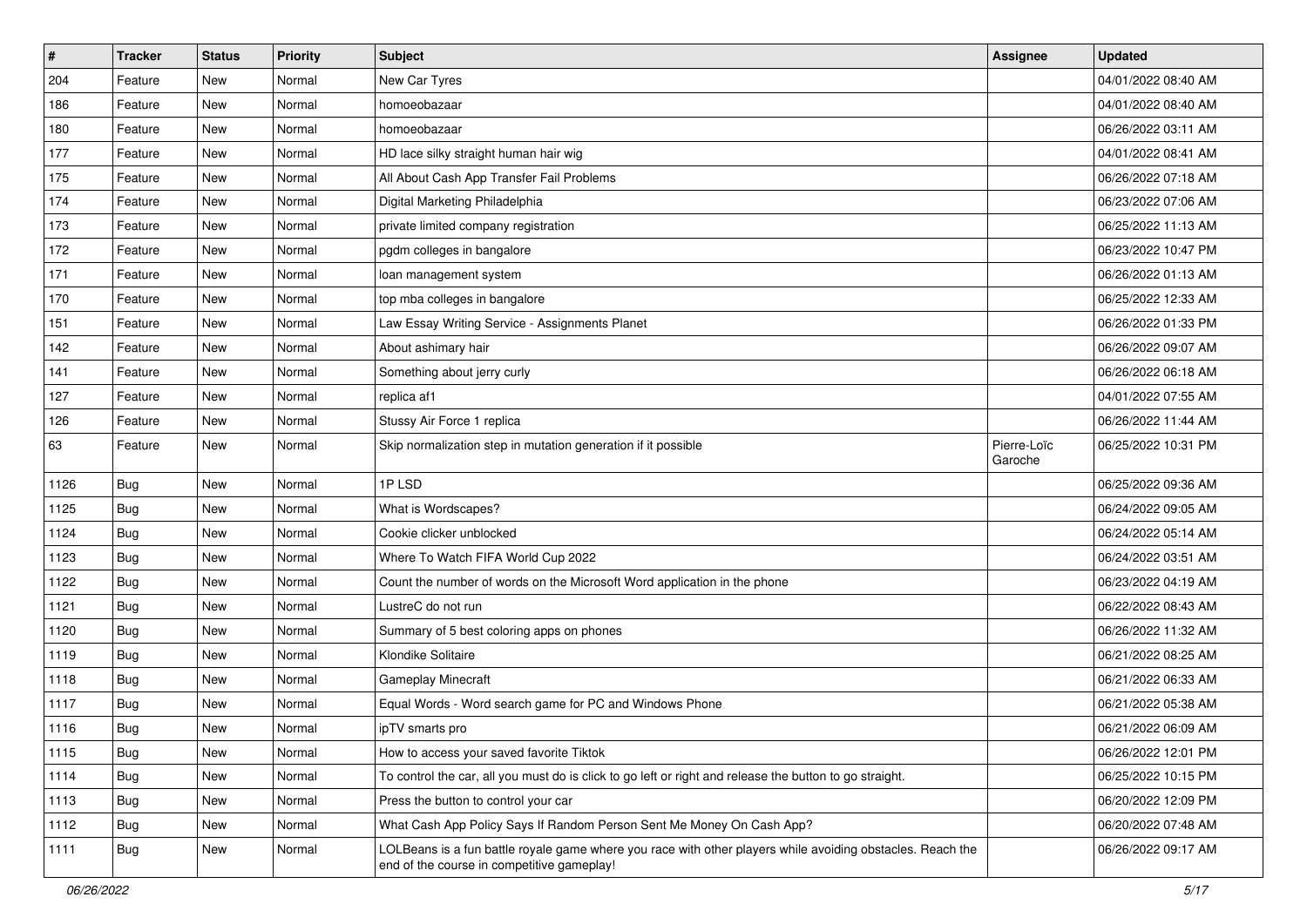| $\sharp$ | Tracker    | <b>Status</b> | <b>Priority</b> | Subject                                                              | Assignee               | <b>Updated</b>      |
|----------|------------|---------------|-----------------|----------------------------------------------------------------------|------------------------|---------------------|
| 1110     | <b>Bug</b> | New           | Normal          | Six Guns Mod Apk Answers Your Questions                              | Pierre-Loïc<br>Garoche | 06/20/2022 04:42 AM |
| 1108     | Bug        | New           | Normal          | Six Guns Mod Apk Answers Your Questions                              |                        | 06/20/2022 04:37 AM |
| 1106     | <b>Bug</b> | <b>New</b>    | Normal          | How Do I Get Cash App ++ Without Confronting Any Technical Glitches? |                        | 06/25/2022 09:53 PM |
| 1105     | Bug        | <b>New</b>    | High            | What is Mahjong online?                                              |                        | 06/23/2022 04:02 PM |
| 1104     | <b>Bug</b> | New           | Normal          | Idle game fix bug                                                    |                        | 06/17/2022 04:35 AM |
| 1103     | Bug        | New           | Normal          | Idle game fix bug                                                    |                        | 06/25/2022 09:08 PM |
| 1102     | <b>Bug</b> | New           | Normal          | Charlottesville Travel Guide?                                        |                        | 06/26/2022 07:44 AM |
| 1101     | <b>Bug</b> | <b>New</b>    | Normal          | How to Delete Cash App History at once?                              |                        | 06/16/2022 06:49 AM |
| 1098     | <b>Bug</b> | New           | Normal          | Life of a Fisherman                                                  |                        | 06/15/2022 08:10 AM |
| 1097     | <b>Bug</b> | New           | Normal          | Race and experience new life.                                        |                        | 06/21/2022 09:35 AM |
| 1096     | Bug        | New           | Normal          | Race and experience new life.                                        |                        | 06/15/2022 04:45 AM |
| 1094     | <b>Bug</b> | <b>New</b>    | Normal          | What time does direct deposit hit Cash App?                          |                        | 06/14/2022 03:27 PM |
| 1093     | Bug        | New           | Normal          | Uniswap Exchange                                                     | Christophe<br>Garion   | 06/14/2022 11:55 AM |
| 1092     | Bug        | New           | Normal          | Ellison Estate Vineyard                                              |                        | 06/20/2022 12:03 PM |
| 1091     | <b>Bug</b> | <b>New</b>    | Normal          | Find family fun indoors and outdoors in the Jungfrau Region          |                        | 06/14/2022 09:33 AM |
| 1090     | Bug        | <b>New</b>    | Normal          | Pay Someone To Do My Assignment                                      |                        | 06/11/2022 03:15 PM |
| 1089     | <b>Bug</b> | New           | Normal          | Pay Someone To Do My Assignment                                      |                        | 06/15/2022 04:44 AM |
| 1088     | <b>Bug</b> | New           | Normal          | Health And Fitness Tips 2022                                         | Pierre-Loïc<br>Garoche | 06/20/2022 06:42 AM |
| 1087     | Bug        | <b>New</b>    | Normal          | How do new writers start out?                                        |                        | 06/10/2022 03:25 PM |
| 1086     | Bug        | New           | Immediate       | <b>Composite Engineer</b>                                            | Pierre-Loïc<br>Garoche | 06/10/2022 09:26 AM |
| 1084     | Bug        | <b>New</b>    | Normal          | <b>Trippie Redd</b>                                                  |                        | 06/11/2022 09:05 AM |
| 1083     | Bug        | New           | Normal          | coin base review                                                     |                        | 06/11/2022 09:13 AM |
| 1082     | <b>Bug</b> | New           | Normal          | Reset chime bank password without phone number                       |                        | 06/15/2022 11:56 AM |
| 1080     | Bug        | New           | Normal          | How to use Math Wallet   Nexo wallet   CoinTiger Exchange            |                        | 06/15/2022 11:56 AM |
| 1079     | Bug        | New           | Normal          | How to get cheap psychology assignment?                              |                        | 06/15/2022 06:00 AM |
| 1078     | <b>Bug</b> | New           | Normal          | What Bank Is Cash App On Plaid? Find Clarity And Assistance          |                        | 06/15/2022 11:56 AM |
| 1077     | <b>Bug</b> | New           | Normal          | Les excellentes façons d'utiliser ces images                         |                        | 06/26/2022 07:29 AM |
| 1076     | <b>Bug</b> | New           | Normal          | DedicatedHosting4u                                                   |                        | 06/11/2022 09:15 AM |
| 1074     | <b>Bug</b> | New           | Normal          | Dissertation writing help at economical rates!                       | Christophe<br>Garion   | 06/06/2022 04:48 PM |
| 1073     | <b>Bug</b> | New           | Normal          | Cricut Design Space                                                  |                        | 06/07/2022 09:34 PM |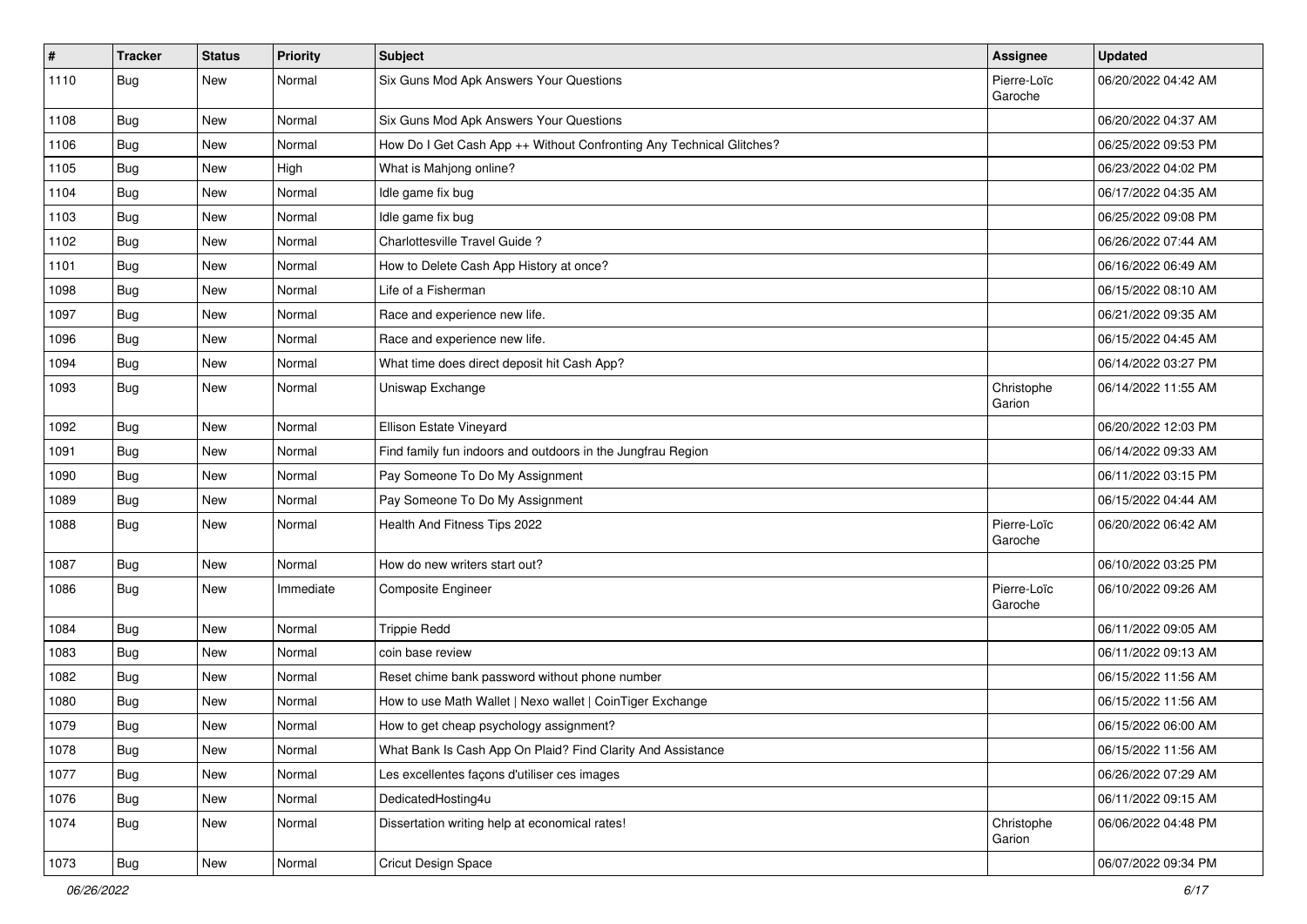| $\vert$ # | <b>Tracker</b> | <b>Status</b> | <b>Priority</b> | <b>Subject</b>                                                           | <b>Assignee</b>        | <b>Updated</b>      |
|-----------|----------------|---------------|-----------------|--------------------------------------------------------------------------|------------------------|---------------------|
| 1072      | <b>Bug</b>     | New           | Normal          | ij.start canon                                                           |                        | 06/21/2022 06:56 PM |
| 1071      | Bug            | New           | Normal          | Cinema HD Review - Cinemahdy2.net                                        |                        | 06/21/2022 06:54 PM |
| 1069      | Bug            | New           | Normal          | how to get cash app support phone number 24*7 available                  |                        | 06/21/2022 08:36 PM |
| 1068      | <b>Bug</b>     | New           | Normal          | 123.hp.com/laserjet                                                      |                        | 05/31/2022 12:22 PM |
| 1067      | Bug            | <b>New</b>    | Normal          | Cricut.com/setup                                                         |                        | 05/31/2022 12:19 PM |
| 1065      | <b>Bug</b>     | New           | Normal          | The top foreign language training game in 2022                           |                        | 06/07/2022 04:05 AM |
| 1064      | Bug            | New           | Normal          | How to delete Cash App history?                                          | Pierre-Loïc<br>Garoche | 06/11/2022 10:29 AM |
| 1063      | Bug            | <b>New</b>    | Normal          | 123.hp.com/laserjet                                                      |                        | 05/28/2022 12:27 PM |
| 1062      | <b>Bug</b>     | New           | Normal          | Cricut.com/setup                                                         |                        | 05/28/2022 12:26 PM |
| 1061      | Bug            | New           | Normal          | Cricut.com/setup                                                         |                        | 05/28/2022 12:24 PM |
| 1060      | Bug            | New           | Normal          | How to Use Panda Helper to Speed Up Your iOS                             |                        | 05/28/2022 09:12 AM |
| 1059      | Bug            | <b>New</b>    | Normal          | 123.hp.com/laserjet                                                      |                        | 05/28/2022 08:29 AM |
| 1058      | <b>Bug</b>     | New           | Normal          | Cricut.com/setup                                                         |                        | 05/28/2022 08:28 AM |
| 1057      | Bug            | New           | Normal          | <b>CCPlay Education Edition APK</b>                                      |                        | 06/07/2022 04:07 AM |
| 1055      | Bug            | New           | Normal          | seo apk                                                                  | Pierre-Loïc<br>Garoche | 05/27/2022 06:23 AM |
| 1054      | <b>Bug</b>     | New           | Normal          | Apkmodule                                                                | Pierre-Loïc<br>Garoche | 05/26/2022 03:37 PM |
| 1053      | <b>Bug</b>     | <b>New</b>    | Normal          | Game Geometry Dash                                                       |                        | 05/26/2022 11:30 AM |
| 1052      | Bug            | <b>New</b>    | Normal          | Build Now GG is a new battle royale game.                                |                        | 05/26/2022 04:24 AM |
| 1051      | <b>Bug</b>     | New           | Normal          | Dental Supplies USA                                                      |                        | 06/11/2022 09:20 PM |
| 1048      | Bug            | New           | Normal          | So zeigen Sie ein Instagram-Profilbild an und vergrößern es              |                        | 05/25/2022 06:56 AM |
| 1047      | <b>Bug</b>     | New           | Normal          | Opensea                                                                  | Corentin<br>Lauverjat  | 05/24/2022 02:32 PM |
| 1046      | Bug            | <b>New</b>    | Normal          | 123.hp.com/laserjet                                                      |                        | 05/24/2022 10:46 AM |
| 1045      | <b>Bug</b>     | New           | Normal          | Cricut.com/setup                                                         |                        | 05/24/2022 10:45 AM |
| 1044      | <b>Bug</b>     | New           | Normal          | Can I Disapprove If Random Person Sent Me Money On Cash App?             |                        | 05/26/2022 03:51 PM |
| 1043      | <b>Bug</b>     | <b>New</b>    | Normal          | What Is The Right Way To Troubleshoot Cash App Transfer Failed Problems? |                        | 05/25/2022 01:16 PM |
| 1042      | Bug            | New           | Normal          | How to set up direct deposit on cash app?                                |                        | 05/25/2022 01:17 PM |
| 1041      | <b>Bug</b>     | New           | Normal          | Count words in Word on the computer                                      |                        | 05/27/2022 02:16 PM |
| 1040      | Bug            | New           | Normal          | thabet                                                                   |                        | 05/19/2022 08:05 PM |
| 1039      | Bug            | New           | Normal          | How to Get Tickmill Bonuses for Free                                     |                        | 05/26/2022 05:43 PM |
| 1038      | <b>Bug</b>     | New           | Normal          | How to Fix Canon Printer Offline ISsue                                   | Pierre-Loïc<br>Garoche | 05/27/2022 05:25 AM |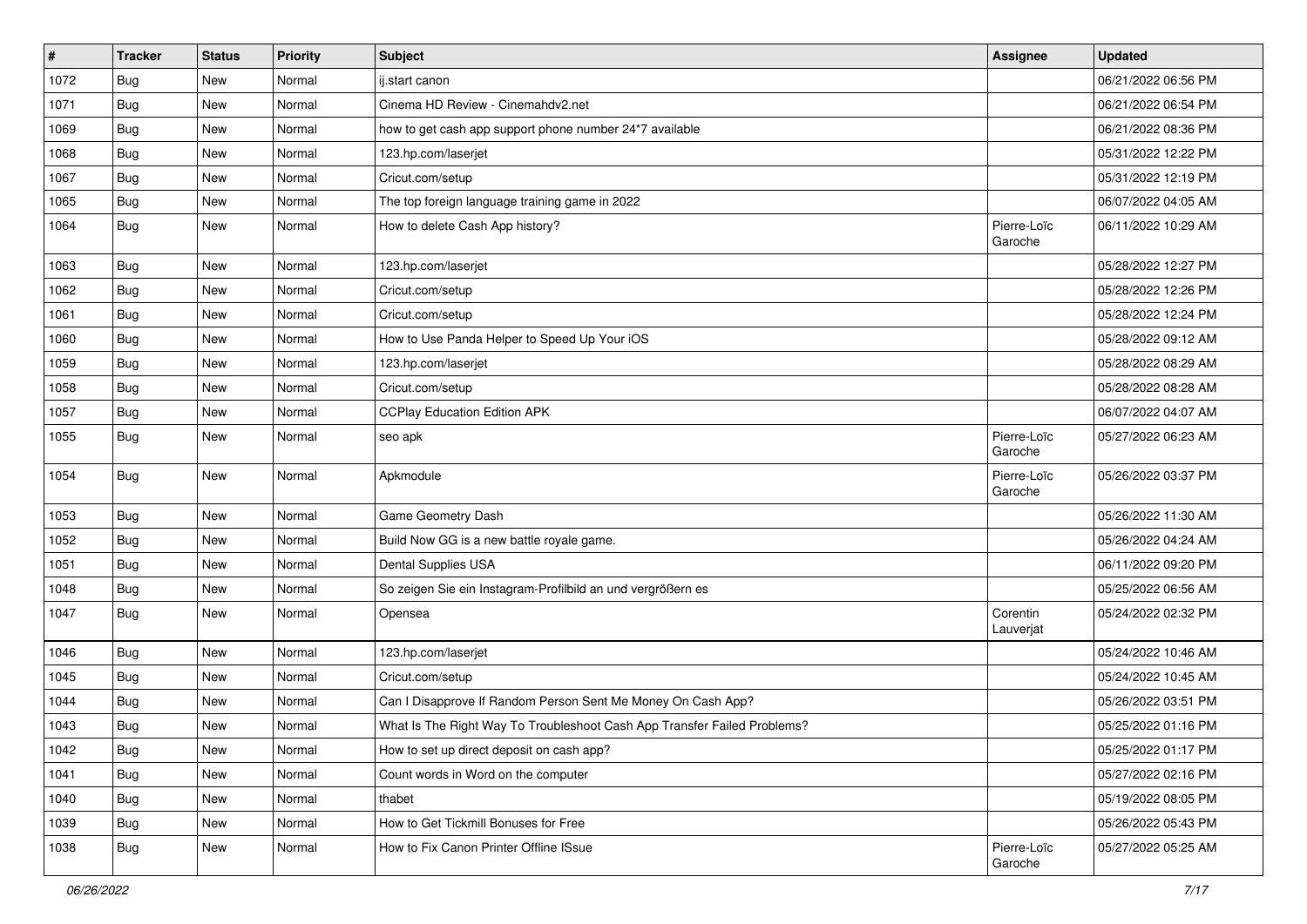| $\vert$ # | <b>Tracker</b> | <b>Status</b> | <b>Priority</b> | <b>Subject</b>                                                                | <b>Assignee</b>        | <b>Updated</b>      |
|-----------|----------------|---------------|-----------------|-------------------------------------------------------------------------------|------------------------|---------------------|
| 1036      | <b>Bug</b>     | New           | Normal          | <b>VPS Material</b>                                                           |                        | 05/18/2022 09:34 PM |
| 1035      | Bug            | New           | Normal          | how to relieve spam score                                                     | Pierre-Loïc<br>Garoche | 05/18/2022 11:39 AM |
| 1034      | <b>Bug</b>     | <b>New</b>    | Normal          | Download Teaching Feeling For Android                                         |                        | 05/20/2022 09:25 AM |
| 1033      | Bug            | <b>New</b>    | Normal          | The best slope 2 online games to play right now                               |                        | 05/17/2022 10:55 AM |
| 1032      | <b>Bug</b>     | New           | Normal          | How To Play The Wordle Game                                                   |                        | 05/17/2022 10:37 AM |
| 1031      | Bug            | New           | Normal          | <b>IAFT Traders Union</b>                                                     |                        | 05/16/2022 03:14 PM |
| 1030      | <b>Bug</b>     | <b>New</b>    | Normal          | <b>IAFT Traders Union</b>                                                     |                        | 05/16/2022 03:13 PM |
| 1029      | <b>Bug</b>     | New           | Normal          | 5 Reasons Why People Love Coloring Pages?                                     |                        | 05/16/2022 11:53 AM |
| 1028      | Bug            | <b>New</b>    | Normal          | The Best Free Online Game to Play with Friends                                |                        | 05/16/2022 05:00 AM |
| 1027      | Bug            | New           | Normal          | Word hurdle: Viral and Fun Online Game                                        |                        | 06/25/2022 06:13 PM |
| 1026      | <b>Bug</b>     | New           | Normal          | New Puzzle Game for All Age - Dordle                                          |                        | 06/25/2022 06:17 PM |
| 1025      | <b>Bug</b>     | <b>New</b>    | Normal          | how to change the logo in wordpress                                           |                        | 06/25/2022 06:20 PM |
| 1024      | <b>Bug</b>     | New           | Normal          | How to choose the right broker                                                |                        | 06/25/2022 06:23 PM |
| 1023      | <b>Bug</b>     | New           | Normal          | Questions That Are Typically Asked About Trap The Cat                         |                        | 05/14/2022 03:51 AM |
| 1022      | <b>Bug</b>     | New           | Normal          | 123.hp.com/laserjet                                                           |                        | 05/13/2022 01:25 PM |
| 1021      | Bug            | <b>New</b>    | Normal          | Cricut.com/setup                                                              |                        | 05/26/2022 12:21 AM |
| 1020      | Bug            | <b>New</b>    | Normal          | Cricut.com/setup                                                              |                        | 05/13/2022 11:14 AM |
| 1019      | <b>Bug</b>     | New           | Normal          | Cricut.com/setup                                                              |                        | 05/13/2022 11:13 AM |
| 1018      | Bug            | New           | Normal          | So erhalten Sie ein kostenloses Hörbuch                                       |                        | 06/26/2022 01:15 PM |
| 1016      | Bug            | <b>New</b>    | Normal          | Klondike Solitaire                                                            |                        | 05/12/2022 09:03 AM |
| 1015      | <b>Bug</b>     | <b>New</b>    | Normal          | Is it possible to send books for free?                                        |                        | 05/11/2022 04:05 PM |
| 1014      | Bug            | <b>New</b>    | Normal          | how to get chime routing and account number ? chime routing number florida    |                        | 05/11/2022 12:42 PM |
| 1013      | <b>Bug</b>     | New           | Normal          | ij.start canon                                                                |                        | 05/11/2022 11:31 AM |
| 1012      | <b>Bug</b>     | New           | Normal          | Cricut.com/setup                                                              |                        | 05/11/2022 11:30 AM |
| 1011      | <b>Bug</b>     | <b>New</b>    | Normal          | Summary of 10 best coloring apps on phones                                    |                        | 05/11/2022 10:58 AM |
| 1010      | <b>Bug</b>     | New           | Normal          | what are the requirements to borrow money from cash app ? cash app borrow app | Pierre-Loïc<br>Garoche | 05/11/2022 09:29 AM |
| 1009      | <b>Bug</b>     | New           | Normal          | How to change routing number on Cash App?                                     |                        | 05/11/2022 07:13 AM |
| 1008      | Bug            | <b>New</b>    | Normal          | Who was the first black woman to anchor a newscast?                           |                        | 05/10/2022 03:13 PM |
| 1007      | <b>Bug</b>     | <b>New</b>    | Normal          | "ij.start canon                                                               |                        | 05/18/2022 10:40 AM |
| 1006      | <b>Bug</b>     | New           | Normal          | Cricut.com/setup                                                              |                        | 05/10/2022 01:22 PM |
| 1005      | Bug            | New           | High            | Nursing Assignment Help in UK                                                 |                        | 05/13/2022 05:33 PM |
| 1004      | <b>Bug</b>     | New           | Normal          | you get to pinch and drag a man with a very flexible face                     |                        | 05/10/2022 10:59 AM |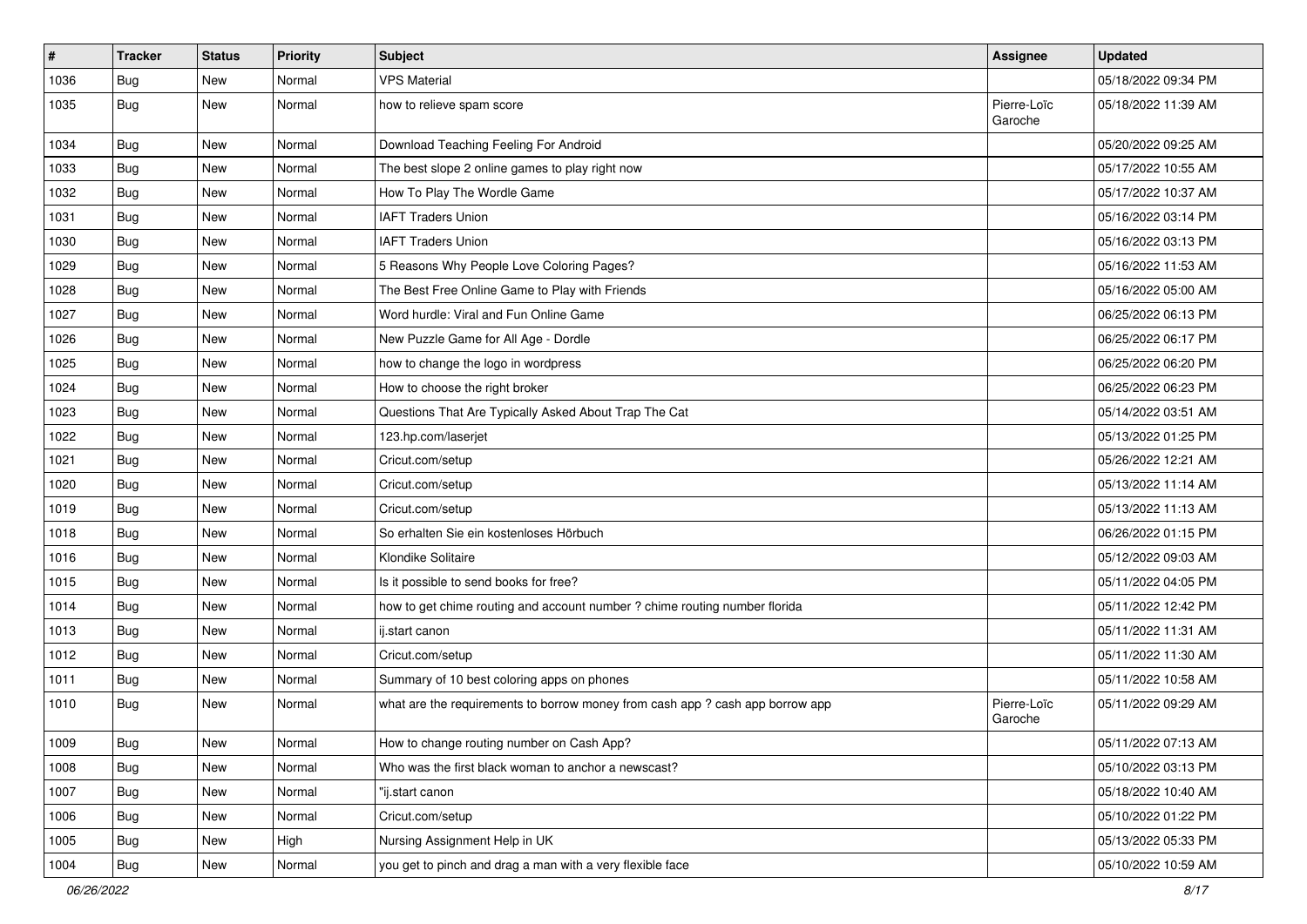| #    | <b>Tracker</b> | <b>Status</b> | <b>Priority</b> | Subject                                                           | Assignee               | <b>Updated</b>                       |
|------|----------------|---------------|-----------------|-------------------------------------------------------------------|------------------------|--------------------------------------|
| 1003 | <b>Bug</b>     | New           | Normal          | Drift F1 is a drifting car game inspired by F1's tracks.          | Pierre-Loïc<br>Garoche | 05/10/2022 10:52 AM                  |
| 1002 | <b>Bug</b>     | New           | Normal          | Chemistry Assignment Help                                         |                        | 06/04/2022 09:58 AM                  |
| 1001 | Bug            | New           | Normal          | Venmo Keep Saying Error?                                          |                        | 06/16/2022 02:11 PM                  |
| 1000 | <b>Bug</b>     | New           | Normal          | Super easy way to zoom photos and upload to Instagram             | Christophe<br>Garion   | 05/07/2022 11:06 AM                  |
| 999  | <b>Bug</b>     | New           | Normal          | Is there a way to find Google Feud answers?                       |                        | 05/07/2022 08:58 AM                  |
| 998  | <b>Bug</b>     | New           | Normal          | Is It Hard to Solve Wordle An                                     |                        | 05/13/2022 06:39 PM                  |
| 997  | <b>Bug</b>     | New           | Normal          | 123.hp.com/laserjet                                               |                        | 05/06/2022 05:33 AM                  |
| 996  | Bug            | <b>New</b>    | Normal          | Cricut.com/setup                                                  |                        | 05/06/2022 05:32 AM                  |
| 993  | <b>Bug</b>     | New           | Normal          | IO Games Free Online                                              |                        | 06/26/2022 09:41 AM                  |
| 992  | <b>Bug</b>     | New           | Normal          | So vergrößern Sie Ihr Instagram-Profilbild                        |                        | 05/04/2022 08:46 AM                  |
| 991  | Bug            | New           | Normal          | <b>MDMA MOLLY</b>                                                 |                        | 05/03/2022 12:03 AM                  |
| 990  | <b>Bug</b>     | New           | Normal          | Mushrooms                                                         |                        | 06/26/2022 05:41 AM                  |
| 989  | Bug            | New           | Normal          | Barewoods Wax Cigar                                               |                        | 06/26/2022 09:19 AM                  |
| 988  | <b>Bug</b>     | New           | Normal          | <b>Medicinal Mushrooms</b>                                        |                        | 05/06/2022 06:06 AM                  |
| 987  | <b>Bug</b>     | New           | Normal          | <b>Medicinal Mushrooms</b>                                        |                        | 05/02/2022 11:59 PM                  |
| 986  | <b>Bug</b>     | New           | Normal          | dbhdsvbhdf                                                        | Christophe<br>Garion   | 05/01/2022 09:10 AM                  |
| 985  | <b>Bug</b>     | <b>New</b>    | Normal          | Find out the vitality of Facebook Phone Number:                   |                        | 05/06/2022 06:34 AM                  |
| 984  | Bug            | New           | Normal          | How to disable, permanently delete Twitter account on phone, PC   |                        | 06/26/2022 08:28 AM                  |
| 983  | <b>Bug</b>     | New           | Normal          | Finding issue in tekken 3 game?                                   |                        | 05/28/2022 02:34 PM                  |
| 982  | Bug            | <b>New</b>    | Normal          | Five sites that let you download free scenarios for your iPhone   |                        | 05/07/2022 09:34 PM                  |
| 981  | <b>Bug</b>     | New           | Normal          | VidMate Mod APK                                                   |                        | 05/06/2022 09:22 AM                  |
| 980  | Bug            | New           | Normal          | Free Gas Cards for the Unemployed                                 |                        | 04/28/2022 06:25 AM                  |
| 979  | <b>Bug</b>     | New           | Normal          | Free Gas Cards for the Unemployed                                 |                        | 06/25/2022 09:02 PM                  |
| 978  | <b>Bug</b>     | New           | Normal          | Delamore Lodge is a place to stay.                                |                        | 04/27/2022 11:41 AM                  |
| 977  | <b>Bug</b>     | New           | Normal          | Fans of the Old Country will like this book.                      |                        | 06/26/2022 05:54 AM                  |
| 976  | Bug            | New           | Normal          | How to delete the cash app account history right now?             |                        | Hamza Bourbouh   04/27/2022 09:47 AM |
| 975  | Bug            | New           | Normal          | Payback 2 Mod APK                                                 |                        | 05/05/2022 10:56 AM                  |
| 974  | <b>Bug</b>     | <b>New</b>    | Normal          | Watch NCAA Football Live Streaming Free                           |                        | 05/06/2022 08:16 AM                  |
| 972  | <b>Bug</b>     | New           | Normal          | How To Borrow Money From The Cash App? Get To Know About The Same |                        | 04/25/2022 07:30 AM                  |
| 971  | <b>Bug</b>     | New           | Normal          | How Do I Check Balance On Cash App Card With Optimum Ease?        |                        | 04/23/2022 08:43 PM                  |
| 970  | Bug            | New           | Normal          | The Amount Of Time Does Cash App Direct Deposit Time Take?        |                        | 04/23/2022 08:33 AM                  |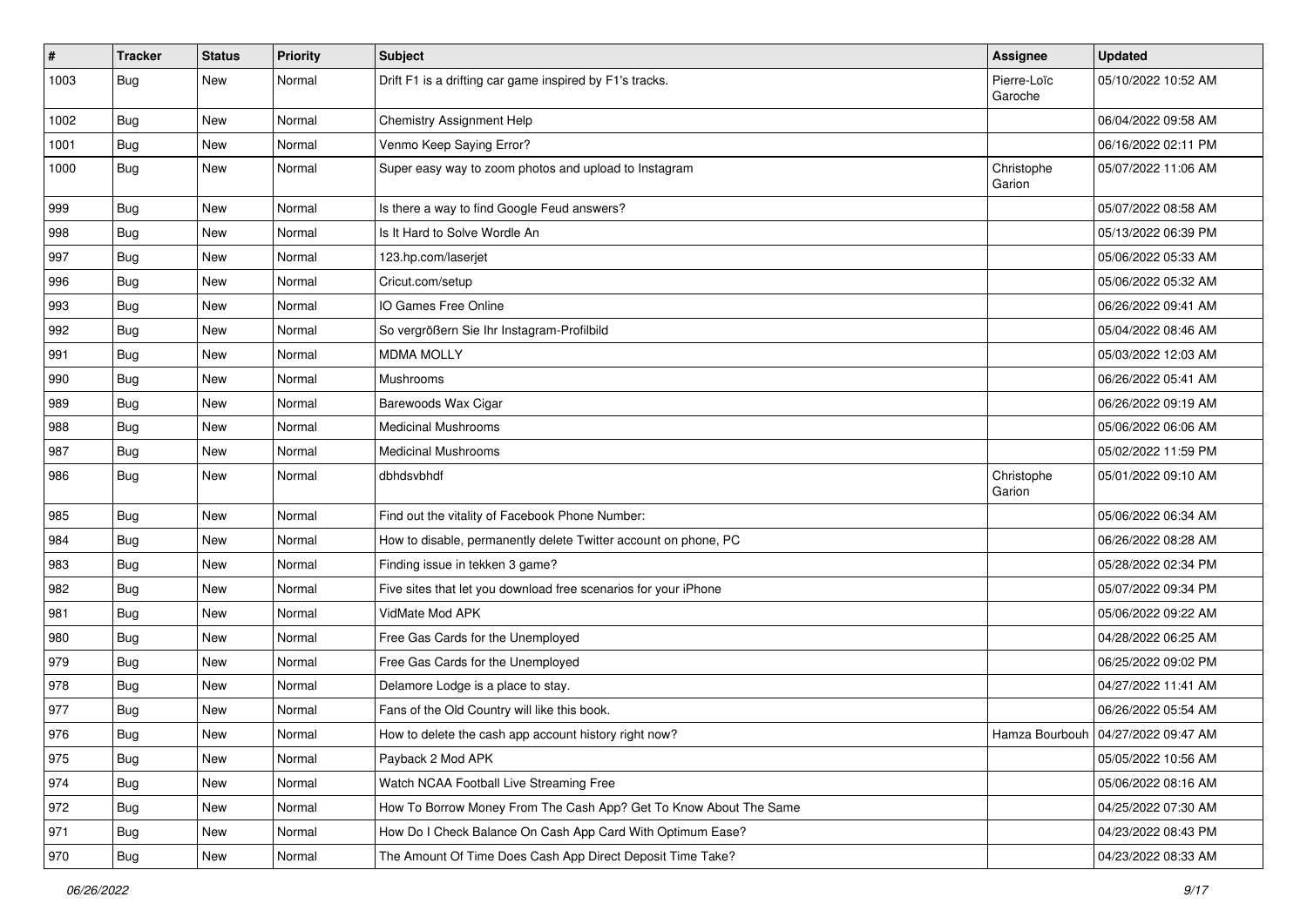| #   | <b>Tracker</b> | <b>Status</b> | <b>Priority</b> | <b>Subject</b>                                                                         | <b>Assignee</b>        | <b>Updated</b>      |
|-----|----------------|---------------|-----------------|----------------------------------------------------------------------------------------|------------------------|---------------------|
| 969 | <b>Bug</b>     | New           | Normal          | Watch NCAA Football Live Match Free                                                    |                        | 04/23/2022 07:29 AM |
| 966 | <b>Bug</b>     | New           | Normal          | How to Download the Filmes                                                             |                        | 04/23/2022 04:04 AM |
| 965 | <b>Bug</b>     | New           | Normal          | Go with cash app customer service to know where I can load my cash app card            |                        | 04/22/2022 01:07 PM |
| 964 | <b>Bug</b>     | New           | Normal          | Can I Fix Cash App Transfer Failed Issues By Adding Sufficient Funds?                  |                        | 06/26/2022 07:21 AM |
| 962 | <b>Bug</b>     | <b>New</b>    | Normal          | Kostenlose Hörbücher                                                                   |                        | 05/20/2022 08:56 AM |
| 961 | Bug            | New           | Normal          | TeaTv is an Android                                                                    |                        | 04/20/2022 11:01 AM |
| 959 | Bug            | New           | Normal          | Get connected with cash app team-How to get money off cash app at walmart without card |                        | 04/20/2022 08:18 AM |
| 958 | <b>Bug</b>     | New           | Normal          | Avail Cash app support service to know Sutton bank cash app number                     |                        | 06/26/2022 08:46 AM |
| 957 | <b>Bug</b>     | New           | Normal          | From Where I Can Get Cheap Writing Services?                                           |                        | 04/20/2022 05:06 AM |
| 956 | Bug            | New           | Normal          | FNF Free Mods Online                                                                   |                        | 06/25/2022 09:59 PM |
| 955 | Bug            | New           | Normal          | How Long Does Verification Take On Cash App If You Apply For The Verification?         | Christophe<br>Garion   | 06/25/2022 10:50 PM |
| 954 | Bug            | <b>New</b>    | Normal          | AZ Screen Recorder Mod                                                                 |                        | 06/25/2022 11:24 PM |
| 953 | <b>Bug</b>     | New           | Normal          | Manga Dogs - Read Your Favorite Comics on Your Smartphone                              |                        | 04/20/2022 05:25 AM |
| 952 | <b>Bug</b>     | New           | Normal          | Canon IJ Network Tool                                                                  |                        | 06/26/2022 10:35 AM |
| 951 | <b>Bug</b>     | New           | Normal          | Canon.com/ijsetup                                                                      |                        | 04/20/2022 10:18 AM |
| 950 | Bug            | New           | Normal          | ij.start canon                                                                         |                        | 06/26/2022 04:35 AM |
| 949 | Bug            | <b>New</b>    | Normal          | <b>Educational Games</b>                                                               |                        | 06/15/2022 09:11 PM |
| 948 | <b>Bug</b>     | New           | Normal          | Canon IJ Network Tool                                                                  |                        | 04/20/2022 11:53 AM |
| 947 | Bug            | New           | Normal          | is Disney Now and Disney Plus different?                                               |                        | 04/14/2022 09:53 AM |
| 946 | Bug            | New           | Normal          | What is Plex and Is Plex Legal?                                                        |                        | 06/26/2022 05:23 AM |
| 945 | <b>Bug</b>     | New           | Normal          | TikTok 18 Mod Apk For Your Android                                                     |                        | 04/13/2022 09:32 AM |
| 943 | <b>Bug</b>     | New           | Normal          | ij.start canon                                                                         |                        | 04/13/2022 08:52 AM |
| 942 | <b>Bug</b>     | New           | Normal          | Canon IJ Network Tool                                                                  |                        | 04/13/2022 08:45 AM |
| 941 | <b>Bug</b>     | New           | Normal          | is Disney Now and Disney Plus different?                                               |                        | 06/26/2022 12:10 PM |
| 940 | <b>Bug</b>     | <b>New</b>    | Normal          | What is Plex and Is Plex Legal?                                                        |                        | 04/20/2022 06:31 AM |
| 939 | <b>Bug</b>     | New           | Normal          | Ability to change sound notifications                                                  | Christophe<br>Garion   | 05/11/2022 10:07 PM |
| 938 | <b>Bug</b>     | New           | Normal          | Would you like to have your own ringtone                                               | Christophe<br>Garion   | 04/22/2022 01:27 PM |
| 936 | Bug            | <b>New</b>    | Normal          | Avantages de l'extension AliTools pour faire du shopping sur Aliexpress                | Pierre-Loïc<br>Garoche | 04/12/2022 11:35 AM |
| 935 | Bug            | New           | Normal          | MovieBox Pro Apk - Watch Movies and TV Shows on Your Android Phone                     |                        | 06/26/2022 04:11 AM |
| 934 | <b>Bug</b>     | New           | Normal          | MovieBox Pro Apk - Watch Movies and TV Shows on Your Android Phone                     |                        | 05/10/2022 11:01 AM |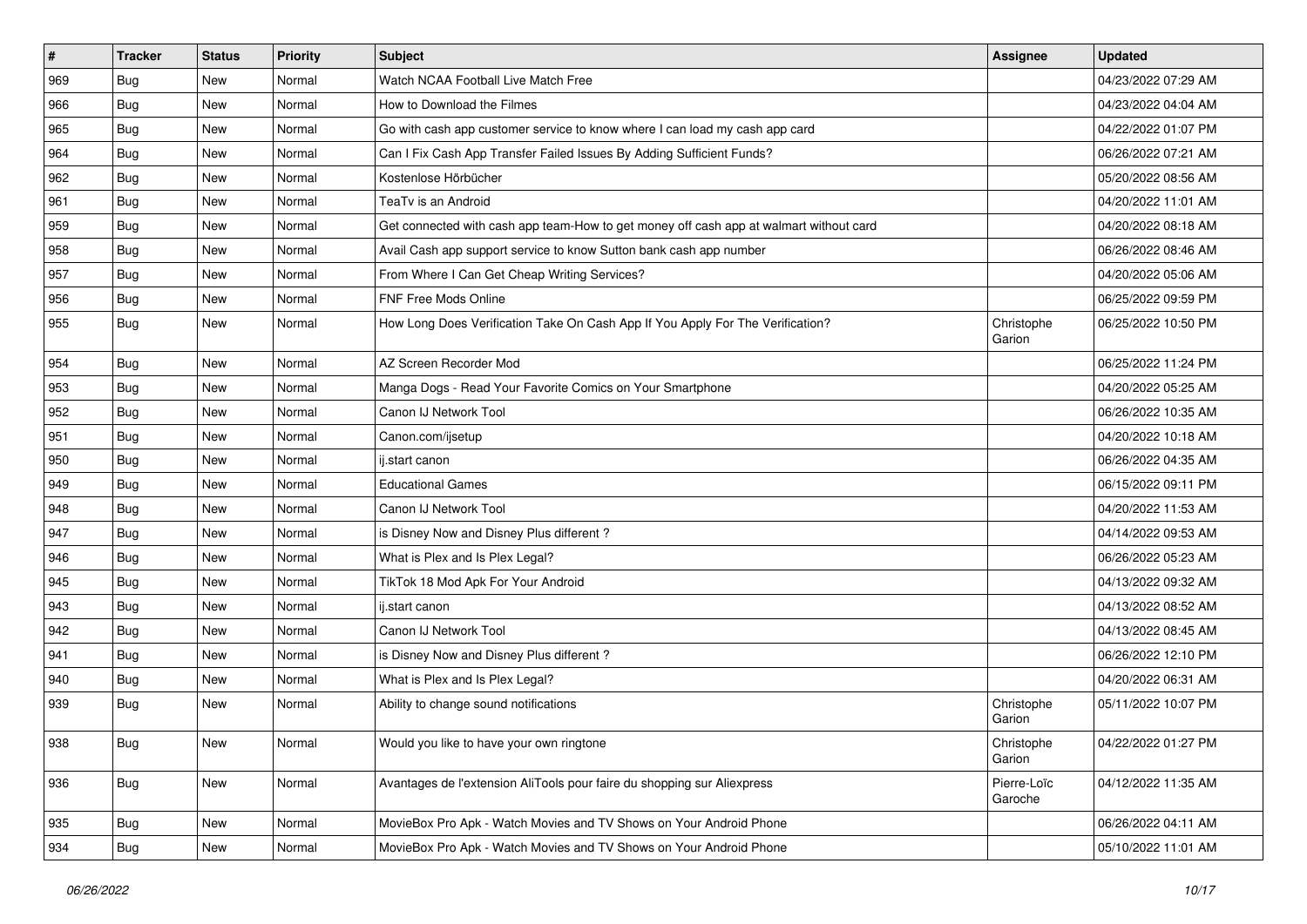| #   | <b>Tracker</b> | <b>Status</b> | <b>Priority</b> | Subject                                                                          | <b>Assignee</b> | <b>Updated</b>      |
|-----|----------------|---------------|-----------------|----------------------------------------------------------------------------------|-----------------|---------------------|
| 933 | <b>Bug</b>     | New           | Normal          | How Can I Watch Movies on My Mobile Phone                                        |                 | 06/24/2022 12:55 AM |
| 932 | <b>Bug</b>     | New           | Normal          | The best epic, long-playing PC games will consume days of your life.             |                 | 05/15/2022 07:44 PM |
| 930 | Bug            | New           | Normal          | The best free games online                                                       |                 | 04/12/2022 09:05 AM |
| 929 | <b>Bug</b>     | New           | Normal          | Canon IJ Network Tool                                                            |                 | 04/12/2022 08:32 AM |
| 928 | <b>Bug</b>     | <b>New</b>    | Normal          | How Does Sutton Bank Cash App Customer Service Help In Answering Your Questions? |                 | 04/12/2022 11:36 AM |
| 926 | <b>Bug</b>     | New           | Normal          | tavor 7                                                                          |                 | 06/22/2022 05:08 PM |
| 925 | Bug            | New           | Normal          | tavor 7                                                                          |                 | 06/15/2022 03:45 AM |
| 924 | <b>Bug</b>     | New           | Normal          | buy tec 9                                                                        |                 | 04/11/2022 02:54 PM |
| 923 | <b>Bug</b>     | New           | Normal          | frenchies for sale                                                               |                 | 04/11/2022 02:35 PM |
| 922 | Bug            | <b>New</b>    | Normal          | Why Is The Need For Assignment Writing Services?                                 |                 | 06/26/2022 12:42 PM |
| 921 | <b>Bug</b>     | New           | Normal          | Canon IJ Network Tool                                                            |                 | 04/11/2022 09:00 AM |
| 920 | <b>Bug</b>     | New           | Normal          | Where I Can Get Essay Writing Services?                                          |                 | 04/11/2022 08:35 AM |
| 918 | Bug            | <b>New</b>    | Normal          | Antivirus for IOS                                                                |                 | 06/16/2022 10:36 PM |
| 917 | <b>Bug</b>     | <b>New</b>    | Normal          | Random Person Sent Me Money on Cash App-find solution?                           |                 | 04/09/2022 12:32 PM |
| 916 | <b>Bug</b>     | <b>New</b>    | Normal          | How long does it take to write a book?                                           |                 | 04/07/2022 12:15 PM |
| 915 | Bug            | New           | Normal          | Finance dissertation writing                                                     |                 | 04/07/2022 09:22 AM |
| 914 | <b>Bug</b>     | New           | Normal          | Wordle: how to play fashion games for free?                                      |                 | 04/07/2022 08:30 AM |
| 913 | Bug            | <b>New</b>    | Normal          | Canon IJ Network Tool                                                            |                 | 04/07/2022 06:21 AM |
| 912 | <b>Bug</b>     | New           | Normal          | <b>Cuphead Mobile Game Review</b>                                                |                 | 06/09/2022 10:14 AM |
| 911 | <b>Bug</b>     | New           | Normal          | Aluminum Windows & Doors                                                         |                 | 04/06/2022 08:10 PM |
| 910 | <b>Bug</b>     | New           | Normal          | Each content looks unisize or not formated                                       |                 | 04/06/2022 11:21 AM |
| 909 | <b>Bug</b>     | New           | Normal          | Toca Life World APK                                                              |                 | 04/06/2022 04:52 AM |
| 908 | Bug            | <b>New</b>    | Normal          | Toca Life World APK                                                              |                 | 04/06/2022 03:18 AM |
| 907 | <b>Bug</b>     | New           | Normal          | Canon IJ Network Tool                                                            |                 | 04/04/2022 10:43 AM |
| 906 | Bug            | New           | Normal          | How To Change Cash App From Business To Personal Account For Any Reasons?        |                 | 04/04/2022 09:57 AM |
| 905 | Bug            | New           | Normal          | MINI MILITIA MOD APK                                                             |                 | 05/19/2022 01:54 PM |
| 898 | <b>Bug</b>     | New           | Normal          | Shadow Fight 2 Mod APK                                                           |                 | 04/02/2022 09:17 AM |
| 897 | <b>Bug</b>     | New           | Normal          | Slot Pulsa Pragmatic Play                                                        | Xavier Thirioux | 04/01/2022 12:08 PM |
| 895 | Bug            | New           | Normal          | Cash App Scams                                                                   |                 | 06/18/2022 02:36 PM |
| 893 | <b>Bug</b>     | New           | Normal          | klingeltone                                                                      |                 | 04/13/2022 11:06 AM |
| 892 | Bug            | New           | Normal          | Good game                                                                        |                 | 04/01/2022 09:15 AM |
| 891 | <b>Bug</b>     | New           | Normal          | The most interesting game today, have you tried it?                              |                 | 04/01/2022 09:17 AM |
| 889 | <b>Bug</b>     | New           | Normal          | What is Plex and how it's work?                                                  |                 | 04/01/2022 09:14 AM |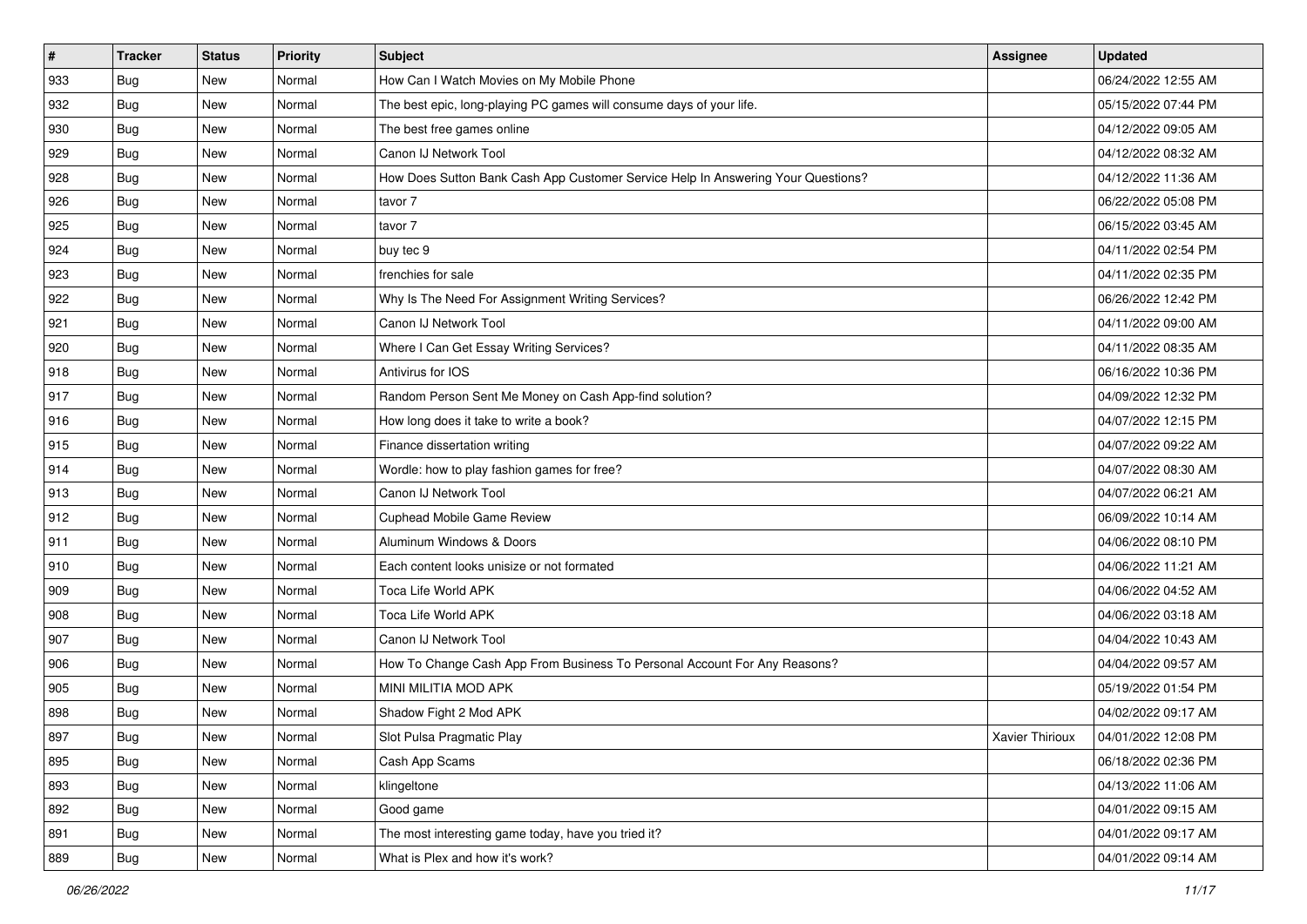| $\vert$ # | <b>Tracker</b> | <b>Status</b> | <b>Priority</b> | <b>Subject</b>                                                              | Assignee               | <b>Updated</b>      |
|-----------|----------------|---------------|-----------------|-----------------------------------------------------------------------------|------------------------|---------------------|
| 888       | <b>Bug</b>     | New           | Normal          | Is the Fox News Channel on Roku free?                                       |                        | 04/25/2022 08:04 AM |
| 887       | <b>Bug</b>     | <b>New</b>    | Normal          | What is Plex and how it's work?                                             |                        | 04/01/2022 09:16 AM |
| 886       | Bug            | New           | Normal          | Is the Fox News Channel on Roku free?                                       |                        | 04/01/2022 09:16 AM |
| 885       | <b>Bug</b>     | New           | Normal          | How to Install the Tele Latino App For Android                              |                        | 03/28/2022 04:10 AM |
| 884       | <b>Bug</b>     | <b>New</b>    | Normal          | Why do Subway Surfers popular                                               |                        | 04/01/2022 09:16 AM |
| 883       | Bug            | New           | Normal          | Langweilen Sie sich jemals bei der gleichen alten Schriftart auf Instagram? |                        | 04/01/2022 09:16 AM |
| 882       | Bug            | New           | Normal          | How to change bank account on cash app?                                     |                        | 04/01/2022 09:16 AM |
| 880       | <b>Bug</b>     | New           | Normal          | Why do Subway Surfers popular                                               |                        | 04/01/2022 09:16 AM |
| 878       | <b>Bug</b>     | <b>New</b>    | Normal          | Wie ist instazoom hilfreich beim Herunterladen von Instagram-Profilbildern  |                        | 04/08/2022 09:28 PM |
| 876       | Bug            | <b>New</b>    | Normal          | Download Full-Size Profile Pictures of Your Favorite Users With InstaDP     |                        | 04/01/2022 09:12 AM |
| 875       | <b>Bug</b>     | New           | Normal          | Red ball game                                                               |                        | 04/01/2022 09:15 AM |
| 874       | <b>Bug</b>     | New           | Normal          | Cómo descargar Minecraft Apk                                                |                        | 06/26/2022 08:01 AM |
| 873       | Bug            | <b>New</b>    | Normal          | Klingeltöne mp3                                                             |                        | 04/13/2022 11:03 AM |
| 872       | <b>Bug</b>     | <b>New</b>    | Normal          | Poppy Playtime Horror Game Free                                             |                        | 04/01/2022 09:11 AM |
| 870       | <b>Bug</b>     | <b>New</b>    | Normal          | Mahjong Solitaire                                                           |                        | 04/01/2022 09:12 AM |
| 869       | Bug            | New           | Normal          | Sonnerie Post Malone 2022                                                   |                        | 04/13/2022 11:05 AM |
| 867       | <b>Bug</b>     | New           | Low             | cheap Yeezys                                                                | Pierre-Loïc<br>Garoche | 04/01/2022 09:12 AM |
| 865       | <b>Bug</b>     | <b>New</b>    | Normal          | Canon IJ Printer Utility                                                    |                        | 05/18/2022 07:24 PM |
| 864       | Bug            | New           | Normal          | Canon IJ Network Tool                                                       |                        | 04/01/2022 09:14 AM |
| 863       | Bug            | New           | Normal          | Canon IJ Network Tool                                                       |                        | 04/01/2022 09:12 AM |
| 862       | <b>Bug</b>     | <b>New</b>    | Normal          | none                                                                        |                        | 04/01/2022 09:11 AM |
| 860       | <b>Bug</b>     | New           | Normal          | pokemon guide                                                               | Pierre-Loïc<br>Garoche | 06/18/2022 08:18 PM |
| 859       | <b>Bug</b>     | New           | Normal          | Canon IJ Network Tool                                                       |                        | 04/01/2022 09:13 AM |
| 858       | <b>Bug</b>     | <b>New</b>    | Normal          | opourid                                                                     | Christophe<br>Garion   | 04/01/2022 09:13 AM |
| 857       | <b>Bug</b>     | New           | Normal          | Welcome to the world of classic retro games                                 |                        | 04/01/2022 09:13 AM |
| 856       | Bug            | New           | Normal          | Online Classes Assistance Help For Student                                  |                        | 04/01/2022 09:13 AM |
| 855       | <b>Bug</b>     | New           | Normal          | Online Classes Assistance Help For Student                                  |                        | 04/01/2022 09:13 AM |
| 854       | <b>Bug</b>     | <b>New</b>    | Normal          | How To Resolve Password Problems Through Facebook Customer Service?         |                        | 04/09/2022 06:11 PM |
| 853       | <b>Bug</b>     | New           | Normal          | what is dr laser                                                            |                        | 04/01/2022 09:13 AM |
| 852       | <b>Bug</b>     | New           | Normal          | How to cancel your French Bee flight within 24 hours?                       |                        | 04/01/2022 09:13 AM |
| 851       | <b>Bug</b>     | New           | Normal          | Laden Sie den kostenlosen MP3-Klingelton für Ihr Mobiltelefon herunter      |                        | 04/01/2022 09:14 AM |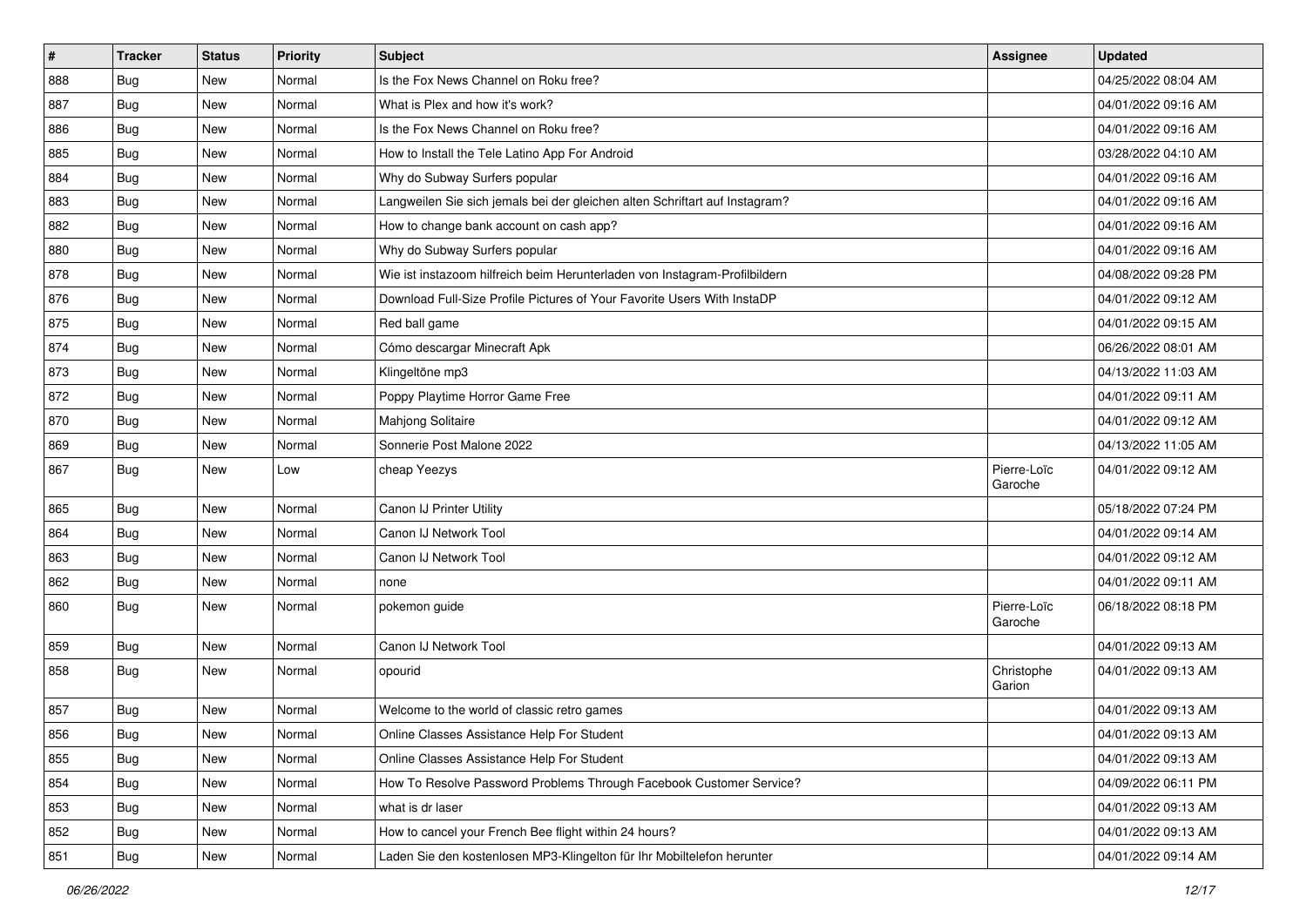| $\vert$ # | <b>Tracker</b> | <b>Status</b> | <b>Priority</b> | <b>Subject</b>                                                                   | Assignee               | <b>Updated</b>      |
|-----------|----------------|---------------|-----------------|----------------------------------------------------------------------------------|------------------------|---------------------|
| 850       | Bug            | <b>New</b>    | Normal          | Puppy Playtime APK Android                                                       |                        | 04/01/2022 09:14 AM |
| 849       | <b>Bug</b>     | <b>New</b>    | Normal          | FutEmax App Apk - Watch Soccer, Fantasy Football, And More On Your Mobile Device |                        | 04/01/2022 09:04 AM |
| 844       | Bug            | New           | Normal          | To know Chime Routing Number call on the helpline number                         |                        | 04/01/2022 08:58 AM |
| 843       | <b>Bug</b>     | New           | Normal          | Canon IJ Network Tool                                                            |                        | 04/01/2022 08:58 AM |
| 842       | Bug            | New           | Normal          | Join the fun game                                                                |                        | 04/01/2022 08:58 AM |
| 841       | Bug            | New           | Normal          | How do I activate FOX NOW?                                                       |                        | 04/01/2022 08:58 AM |
| 840       | Bug            | New           | Normal          | Is Tubi really free and legal?                                                   |                        | 04/01/2022 08:58 AM |
| 839       | Bug            | <b>New</b>    | Normal          | How do I activate FOX NOW?                                                       |                        | 04/01/2022 08:58 AM |
| 838       | Bug            | New           | Normal          | Celebrity Hunter Mod apk - Como instalá-lo                                       |                        | 04/01/2022 08:58 AM |
| 837       | Bug            | New           | Normal          | To Create An Instagram Story                                                     | Pierre-Loïc<br>Garoche | 04/01/2022 08:58 AM |
| 836       | Bug            | New           | Normal          | What Is The Required Amount To Pay As Cash App Clearance Fee?                    |                        | 04/01/2022 09:00 AM |
| 835       | <b>Bug</b>     | New           | Normal          | Build your strong army with Taming io                                            |                        | 04/01/2022 08:59 AM |
| 834       | <b>Bug</b>     | New           | Normal          | Grasp the secret to relieve stress and fatigue                                   |                        | 04/01/2022 08:57 AM |
| 833       | <b>Bug</b>     | <b>New</b>    | Normal          | Does Direct Deposit Hit Chime- seek Chime Customer Service                       |                        | 04/01/2022 08:59 AM |
| 832       | Bug            | New           | Normal          | Choque Royale Mod Apk                                                            |                        | 04/01/2022 08:59 AM |
| 831       | <b>Bug</b>     | <b>New</b>    | Normal          | Build and shoot                                                                  |                        | 05/29/2022 04:47 PM |
| 830       | Bug            | New           | Normal          | Poppy Playtime APK                                                               |                        | 04/01/2022 08:59 AM |
| 829       | <b>Bug</b>     | <b>New</b>    | Normal          | Write My Dissertation For Me UK                                                  | Pierre-Loïc<br>Garoche | 06/26/2022 04:13 AM |
| 828       | <b>Bug</b>     | <b>New</b>    | Normal          | Nursery management                                                               |                        | 06/13/2022 08:55 AM |
| 827       | Bug            | <b>New</b>    | Normal          | Come To Know The Required Steps To Unlock Cash App Account                       |                        | 04/01/2022 08:59 AM |
| 826       | <b>Bug</b>     | <b>New</b>    | Normal          | How to Dowload MXL TV Premium                                                    |                        | 05/26/2022 03:34 PM |
| 825       | Bug            | New           | Normal          | Lucky Patcher Download                                                           |                        | 04/01/2022 08:59 AM |
| 822       | <b>Bug</b>     | New           | Normal          | Dowload Your Boyfriend Game                                                      |                        | 06/25/2022 02:15 PM |
| 821       | Bug            | New           | Normal          | Nicoo - A Review of the Popular Battle Royale Game                               |                        | 04/01/2022 08:56 AM |
| 820       | <b>Bug</b>     | New           | Normal          | Metal Slug Apk para Android                                                      |                        | 06/26/2022 01:22 AM |
| 819       | Bug            | New           | Normal          | Metal Slug Apk para Android                                                      |                        | 04/01/2022 08:59 AM |
| 818       | Bug            | New           | Normal          | Have you ever played a basketball game?                                          | Corentin<br>Lauverjat  | 04/01/2022 08:55 AM |
| 817       | Bug            | New           | Normal          | Pacman 30th Anniversary                                                          |                        | 06/23/2022 04:51 AM |
| 816       | Bug            | New           | Normal          | Play Scribble io fun with everyone                                               |                        | 06/23/2022 10:52 AM |
| 815       | <b>Bug</b>     | New           | Normal          | how do i call cash app customer service                                          | <b>Xavier Thirioux</b> | 06/23/2022 08:36 AM |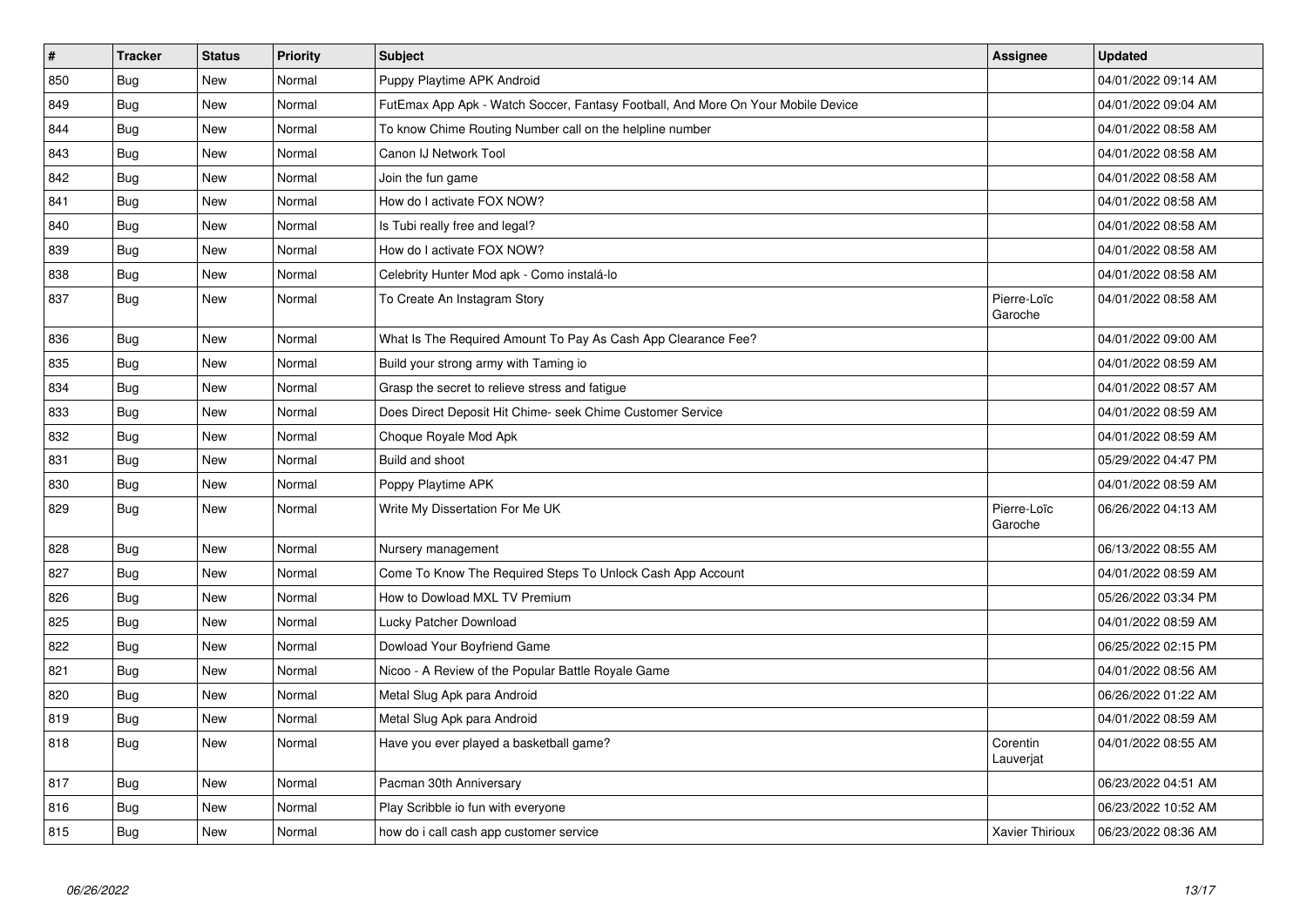| $\pmb{\#}$ | <b>Tracker</b>   | <b>Status</b> | <b>Priority</b> | Subject                                                                       | <b>Assignee</b>        | <b>Updated</b>      |
|------------|------------------|---------------|-----------------|-------------------------------------------------------------------------------|------------------------|---------------------|
| 814        | <b>Bug</b>       | New           | Normal          | Stage Fright Cure                                                             | Pierre-Loïc<br>Garoche | 06/26/2022 07:04 AM |
| 811        | <b>Bug</b>       | New           | Normal          | Canon IJ Network Tool                                                         |                        | 06/26/2022 12:58 PM |
| 809        | Bug              | New           | Normal          | Smash Karts - immerse yourself in the exciting race                           |                        | 06/24/2022 11:37 PM |
| 808        | Bug              | <b>New</b>    | Normal          | Sinnvolle Guten-Morgen-Grüße                                                  |                        | 06/25/2022 12:09 PM |
| 807        | Bug              | New           | Normal          | 1v1Battle is a strategic action 'Build and shoot' game                        |                        | 04/01/2022 08:56 AM |
| 805        | Bug              | New           | Normal          | Ketamine Online Store                                                         | Christophe<br>Garion   | 06/25/2022 11:28 AM |
| 804        | Bug              | New           | Normal          | Review                                                                        |                        | 06/25/2022 05:07 PM |
| 802        | Bug              | New           | Normal          | Who Is an ETL Engineer                                                        |                        | 06/25/2022 12:34 AM |
| 801        | Bug              | New           | Normal          | Who Is an ETL Engineer                                                        |                        | 06/24/2022 11:18 PM |
| 800        | <b>Bug</b>       | New           | Normal          | Who Is an ETL Engineer                                                        |                        | 06/25/2022 10:31 PM |
| 799        | Bug              | New           | Normal          | Who Is an ETL Engineer                                                        |                        | 06/26/2022 09:27 AM |
| 798        | Bug              | New           | Normal          | Who Is an ETL Engineer                                                        |                        | 06/26/2022 01:07 PM |
| 797        | <b>Bug</b>       | New           | Normal          | Psychedelic                                                                   | Christophe<br>Garion   | 06/25/2022 12:37 PM |
| 796        | Bug              | New           | Normal          | How Does Cash App ++ actually work and What is the process of it              |                        | 06/22/2022 07:03 AM |
| 795        | Bug              | <b>New</b>    | Normal          | Drift Boss - Exciting Race                                                    |                        | 04/01/2022 08:57 AM |
| 792        | <b>Bug</b>       | New           | Normal          | What is Google Camera Mod?                                                    |                        | 04/01/2022 08:59 AM |
| 791        | Bug              | New           | Normal          | Samsnung TV Plus is not working                                               |                        | 04/01/2022 09:03 AM |
| 790        | Bug              | New           | Normal          | My app                                                                        |                        | 04/01/2022 09:03 AM |
| 789        | <b>Bug</b>       | New           | Normal          | Full version                                                                  |                        | 06/25/2022 11:26 AM |
| 788        | <b>Bug</b>       | New           | Normal          | Intro Maker Mod APK                                                           |                        | 06/26/2022 11:01 AM |
| 787        | <b>Bug</b>       | New           | Normal          | Assured Assignment Help                                                       |                        | 06/25/2022 11:38 PM |
| 786        | <b>Bug</b>       | New           | Normal          | Best Assignment Help in Australia & UK                                        |                        | 06/21/2022 09:28 PM |
| 785        | <b>Bug</b>       | <b>New</b>    | Normal          | How To Get Money Off Cash App Without Card Or With A Card?                    |                        | 06/21/2022 03:59 PM |
| 784        | Bug              | New           | Normal          | How To Add Money On Cash App Card And Check The Funds?                        |                        | 06/25/2022 02:10 AM |
| 783        | <b>Bug</b>       | New           | Normal          | How Do I Determine The Reasons And Solutions To Fix Cash App Transfer Failed? |                        | 06/26/2022 12:30 PM |
| 782        | <sub>I</sub> Bug | New           | Normal          | Comment faire une sonnerie téléphonique                                       |                        | 06/24/2022 01:32 PM |
| 781        | <b>Bug</b>       | New           | Normal          | Free Whatsapp Group to Join                                                   |                        | 06/25/2022 01:25 AM |
| 780        | <b>Bug</b>       | New           | Normal          | <b>Best Whatsapp Modified APKs</b>                                            | Pierre-Loïc<br>Garoche | 06/25/2022 06:54 AM |
| 777        | <b>Bug</b>       | New           | Normal          | Obtain driving instructions using Google Maps.                                |                        | 06/26/2022 11:30 AM |
| 776        | <b>Bug</b>       | New           | Normal          | Wibargain                                                                     |                        | 06/17/2022 08:52 PM |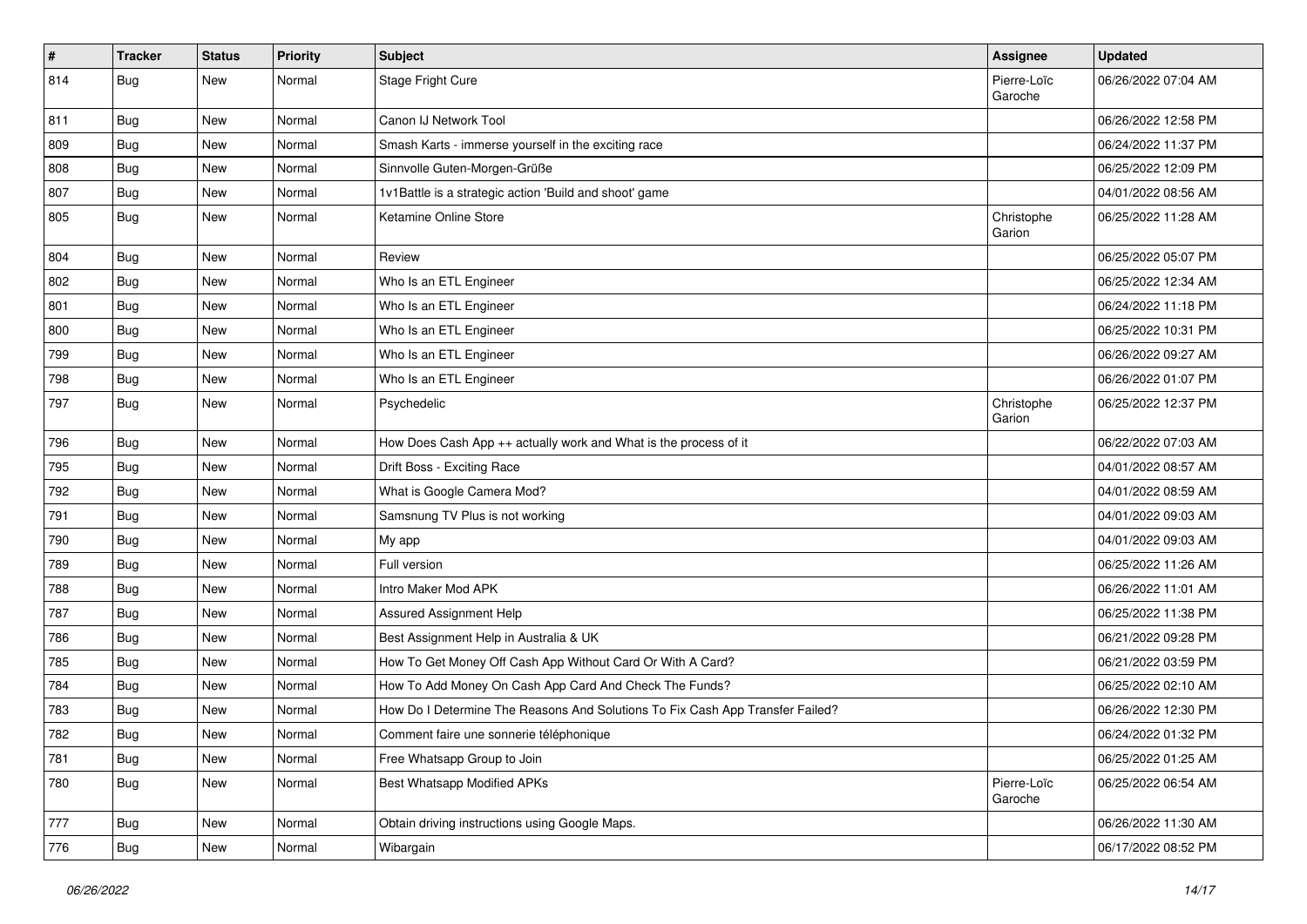| $\pmb{\sharp}$ | <b>Tracker</b> | <b>Status</b> | <b>Priority</b> | <b>Subject</b>                                                                                      | <b>Assignee</b>        | <b>Updated</b>      |
|----------------|----------------|---------------|-----------------|-----------------------------------------------------------------------------------------------------|------------------------|---------------------|
| 775            | <b>Bug</b>     | New           | Normal          | cash app                                                                                            |                        | 02/14/2022 08:20 AM |
| 774            | <b>Bug</b>     | New           | Normal          | Follow proper initiatives                                                                           |                        | 06/26/2022 02:21 AM |
| 773            | <b>Bug</b>     | New           | Normal          | Spades - Play online free                                                                           |                        | 06/26/2022 01:26 PM |
| 772            | <b>Bug</b>     | New           | Normal          | united airlines baggage policy                                                                      |                        | 06/26/2022 05:25 AM |
| 771            | <b>Bug</b>     | New           | Normal          | united airlines baggage policy                                                                      |                        | 06/26/2022 07:19 AM |
| 770            | Bug            | New           | Normal          | Canon IJ Network Tool                                                                               |                        | 06/26/2022 09:12 AM |
| 769            | Bug            | New           | Normal          | check my cash app                                                                                   |                        | 06/25/2022 04:55 AM |
| 768            | Bug            | New           | Normal          | Where can you buy best jackets online?                                                              |                        | 04/01/2022 09:05 AM |
| 767            | Bug            | New           | Normal          | apkmod                                                                                              |                        | 06/26/2022 07:59 AM |
| 766            | Bug            | New           | Normal          | Pobreflix Mod APK Review                                                                            |                        | 06/23/2022 01:39 AM |
| 765            | <b>Bug</b>     | New           | Normal          | Follow proper initiatives to check my cash app                                                      |                        | 06/25/2022 10:08 AM |
| 764            | Bug            | New           | Normal          | What is available to see what I can watch HBO Max?                                                  |                        | 06/26/2022 10:38 AM |
| 763            | Bug            | New           | High            | How to Make a Ringtone on Your iPhone                                                               |                        | 06/25/2022 10:31 PM |
| 762            | <b>Bug</b>     | New           | Normal          | How To Add Money To A Cash App Card If Struggling With Low Amount?                                  |                        | 06/24/2022 07:48 AM |
| 761            | <b>Bug</b>     | New           | Normal          | What is it about basketball that makes it so popular in the United States?                          | Corentin<br>Lauverjat  | 06/24/2022 03:48 AM |
| 760            | Bug            | New           | Normal          | apkmod                                                                                              |                        | 05/20/2022 05:32 AM |
| 759            | <b>Bug</b>     | New           | Normal          | Canon IJ Network Tool                                                                               | Pierre-Loïc<br>Garoche | 06/26/2022 01:17 PM |
| 758            | Bug            | New           | Normal          | How Do I Study Consistently For Hours?                                                              |                        | 04/01/2022 09:01 AM |
| 757            | <b>Bug</b>     | New           | Normal          | Why Is Issue of Car Maintenance so Famous for the Consumers?                                        |                        | 04/01/2022 09:01 AM |
| 754            | <b>Bug</b>     | New           | Normal          | Cómo descargar tonos gratis de teléfono celular                                                     |                        | 04/29/2022 05:26 AM |
| 753            | <b>Bug</b>     | New           | Normal          | onlineessaygrader                                                                                   |                        | 04/01/2022 09:01 AM |
| 752            | <b>Bug</b>     | New           | Normal          | Plagerism checker                                                                                   |                        | 04/01/2022 09:03 AM |
| 750            | <b>Bug</b>     | New           | Normal          | Create a Report Template                                                                            |                        | 04/01/2022 09:00 AM |
| 749            | Bug            | New           | Normal          | The Best Bubble Shooter Game for Android                                                            |                        | 06/26/2022 12:12 PM |
| 748            | <b>Bug</b>     | New           | Normal          | Il y a quelques façons d'obtenir des sonneries gratuites pour votre iPhone                          |                        | 04/01/2022 09:02 AM |
| 747            | <b>Bug</b>     | New           | Normal          | How to Install Tyflex Plus on Your Android Device                                                   |                        | 06/26/2022 08:16 AM |
| 744            | Bug            | New           | Normal          | Pixel Survive                                                                                       |                        | 04/01/2022 09:02 AM |
| 743            | <b>Bug</b>     | New           | Normal          | They promote 'pixel art' contests and a 'game jam' related to the work and figure of Carlos Casares |                        | 04/15/2022 09:12 PM |
| 742            | <b>Bug</b>     | New           | Normal          | How Long Does Cash App Support Take To Respond For A Better Support?                                |                        | 06/25/2022 11:00 PM |
| 741            | <b>Bug</b>     | New           | Normal          | <b>Blockchain Technology Solutions</b>                                                              |                        | 06/26/2022 02:19 AM |
| 739            | Bug            | New           | Normal          | law dissertation help                                                                               |                        | 04/01/2022 09:02 AM |
| 738            | Bug            | New           | Normal          | How Much Amount Do I Get Using The Referral Code For Cash App?                                      |                        | 04/01/2022 09:03 AM |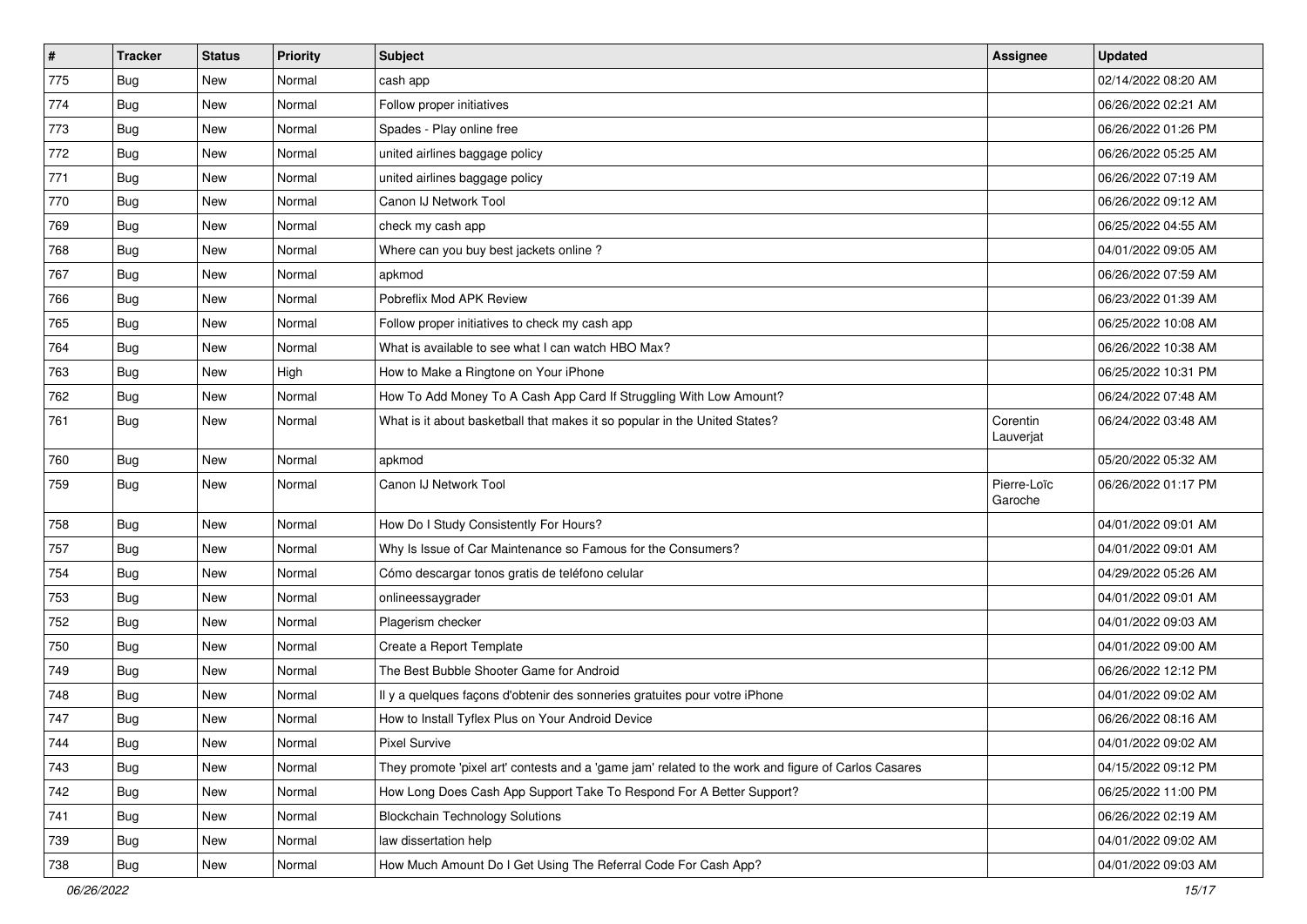| #   | <b>Tracker</b> | <b>Status</b> | <b>Priority</b> | Subject                                                                             | <b>Assignee</b>        | <b>Updated</b>      |
|-----|----------------|---------------|-----------------|-------------------------------------------------------------------------------------|------------------------|---------------------|
| 737 | <b>Bug</b>     | New           | Normal          | How Do I Talk To A Live Person At Facebook If Anything Is Doubtful?                 |                        | 04/01/2022 09:20 AM |
| 736 | Bug            | New           | Normal          | I Want to Edit in My Website (transfer-factor.net) Unfortunately, Unable to Edit It |                        | 06/24/2022 07:32 AM |
| 735 | Bug            | New           | Normal          | A quick fix of how to get money back from cash app stocks                           |                        | 06/26/2022 01:31 PM |
| 734 | Bug            | <b>New</b>    | Normal          | DR. STRANGE: Multiverse of Scheduling Madness!                                      |                        | 04/01/2022 09:33 AM |
| 733 | Bug            | <b>New</b>    | Normal          | How does one go about getting a book deal?                                          |                        | 04/01/2022 09:33 AM |
| 732 | <b>Bug</b>     | New           | Normal          | Get rectifications steps about why cash app transfer failed                         |                        | 04/01/2022 09:33 AM |
| 731 | <b>Bug</b>     | New           | Normal          | Avail Of Cash App Customer Service If Unable To Down Cash App Mobile App?           |                        | 06/25/2022 08:36 PM |
| 730 | <b>Bug</b>     | <b>New</b>    | Normal          | Canon IJ Network Tool                                                               |                        | 04/01/2022 09:33 AM |
| 729 | Bug            | New           | Normal          | Canon IJ Network Tool                                                               |                        | 04/01/2022 09:33 AM |
| 728 | Bug            | <b>New</b>    | Normal          | Will Cash App refund money if scammed? Hitches With Optimum Ease                    |                        | 06/26/2022 06:15 AM |
| 727 | <b>Bug</b>     | New           | Normal          | Drive for speed simulator mod apk                                                   | Pierre-Loïc<br>Garoche | 04/23/2022 11:17 PM |
| 726 | Bug            | <b>New</b>    | Normal          | Mobile Application Development Services                                             |                        | 06/25/2022 06:02 AM |
| 724 | <b>Bug</b>     | New           | Normal          | Dial Chime Customer support number for a quick response                             |                        | 06/25/2022 10:58 AM |
| 723 | <b>Bug</b>     | New           | High            | The best horror game in 2021                                                        | Christophe<br>Garion   | 06/25/2022 11:56 AM |
| 722 | <b>Bug</b>     | <b>New</b>    | Normal          | Vergrößern Sie Instagram-Fotos mit instazoom                                        | Christophe<br>Garion   | 06/25/2022 02:24 PM |
| 721 | <b>Bug</b>     | New           | Normal          | Cómo instalar un Mod Apk                                                            |                        | 06/24/2022 09:39 PM |
| 720 | Bug            | New           | Normal          | How does Cash App Phone Number provide a quick treatment?                           |                        | 06/25/2022 02:32 PM |
| 719 | Bug            | <b>New</b>    | Normal          | How Do I Send \$5000 Through Cash App Account With Ease?                            |                        | 06/26/2022 12:11 PM |
| 718 | <b>Bug</b>     | New           | High            | Solve Complex Accounting Assignments                                                | Hamza Bourbouh         | 06/26/2022 06:17 AM |
| 717 | Bug            | New           | Normal          | Disney Plus Apk - Watch Movies and TV Shows on Your Device                          |                        | 06/26/2022 04:56 AM |
| 716 | Bug            | <b>New</b>    | Normal          | La celebración de un BabyShower.                                                    |                        | 06/25/2022 06:52 PM |
| 715 | <b>Bug</b>     | New           | Normal          | Puppy Playtime Descargar gratis                                                     |                        | 06/25/2022 12:10 PM |
| 714 | Bug            | <b>New</b>    | Normal          | Cuevana 3 Premium - Enjoy Your Favorite Movies and TV Shows on Your Smart TV        |                        | 06/26/2022 06:14 AM |
| 713 | <b>Bug</b>     | New           | High            | Why Cupcake 2048 is a addictive game?                                               | Pierre-Loïc<br>Garoche | 04/01/2022 09:34 AM |
| 712 | Bug            | <b>New</b>    | Normal          | Tips and Tricks                                                                     |                        | 06/24/2022 04:19 PM |
| 711 | Bug            | New           | Normal          | Human Fall Flat Apk Download                                                        |                        | 06/25/2022 09:44 AM |
| 710 | <b>Bug</b>     | New           | Normal          | Take Necessary Assistance If You Are Unable Activate Cash App Card                  |                        | 06/25/2022 09:26 PM |
| 709 | <b>Bug</b>     | New           | Normal          | How To Load Cash App Card At Walmart Without Having To Face Any Hassle?             |                        | 06/25/2022 05:02 PM |
| 708 | <b>Bug</b>     | New           | Normal          | Efficient ways to proceed with the cash app dispute process?                        |                        | 06/26/2022 12:08 AM |
| 707 | <b>Bug</b>     | New           | Normal          | Why Accounting Assignments Are Beneficial For The Students?                         | Pierre-Loïc<br>Garoche | 06/24/2022 09:16 PM |